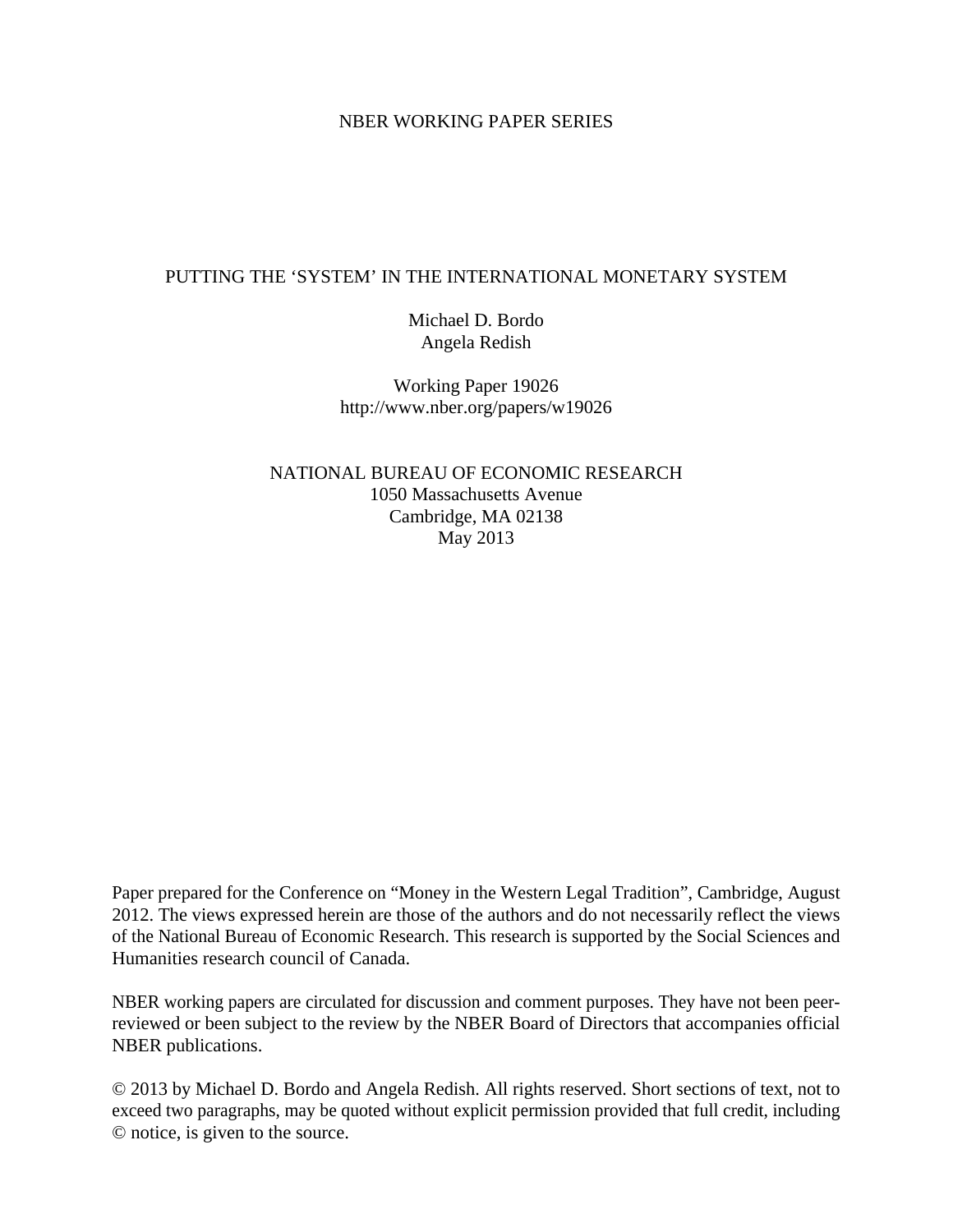Putting the 'System' in the International Monetary System Michael D. Bordo and Angela Redish NBER Working Paper No. 19026 May 2013 JEL No. E00,N1

# **ABSTRACT**

The international gold standard of the late nineteenth century has been described as a system of 'spontaneous order', capturing the idea that its architects at the time were fashioning domestic monetary systems which created a system of fixed exchange rates almost as a by-product. In contrast the framers of the Bretton Woods System were intentional in building an international monetary system and so it is by advocates of designing an international monetary order.

In this paper we examine the transition from spontaneous order circa 1850 to designed system and then back towards spontaneous order in the late twentieth century, arguing that it is an evolution with multiple stops and starts, and that the threads that underlie the general tendency through these hesitations are the interplay between monetary and fiscal factors and the evolution of the financial system. This transformation is embedded within deep evolving political fundamentals including the rise of democracy, nationalism, fascism and communism and two world wars.

Michael D. Bordo Department of Economics Rutgers University New Jersey Hall 75 Hamilton Street New Brunswick, NJ 08901 and NBER bordo@econ.rutgers.edu

Angela Redish Department of Economics University of British Columbia #997 1873 East Mall Vancouver BC V6T 1Z1 CANADA anji@econ.ubc.ca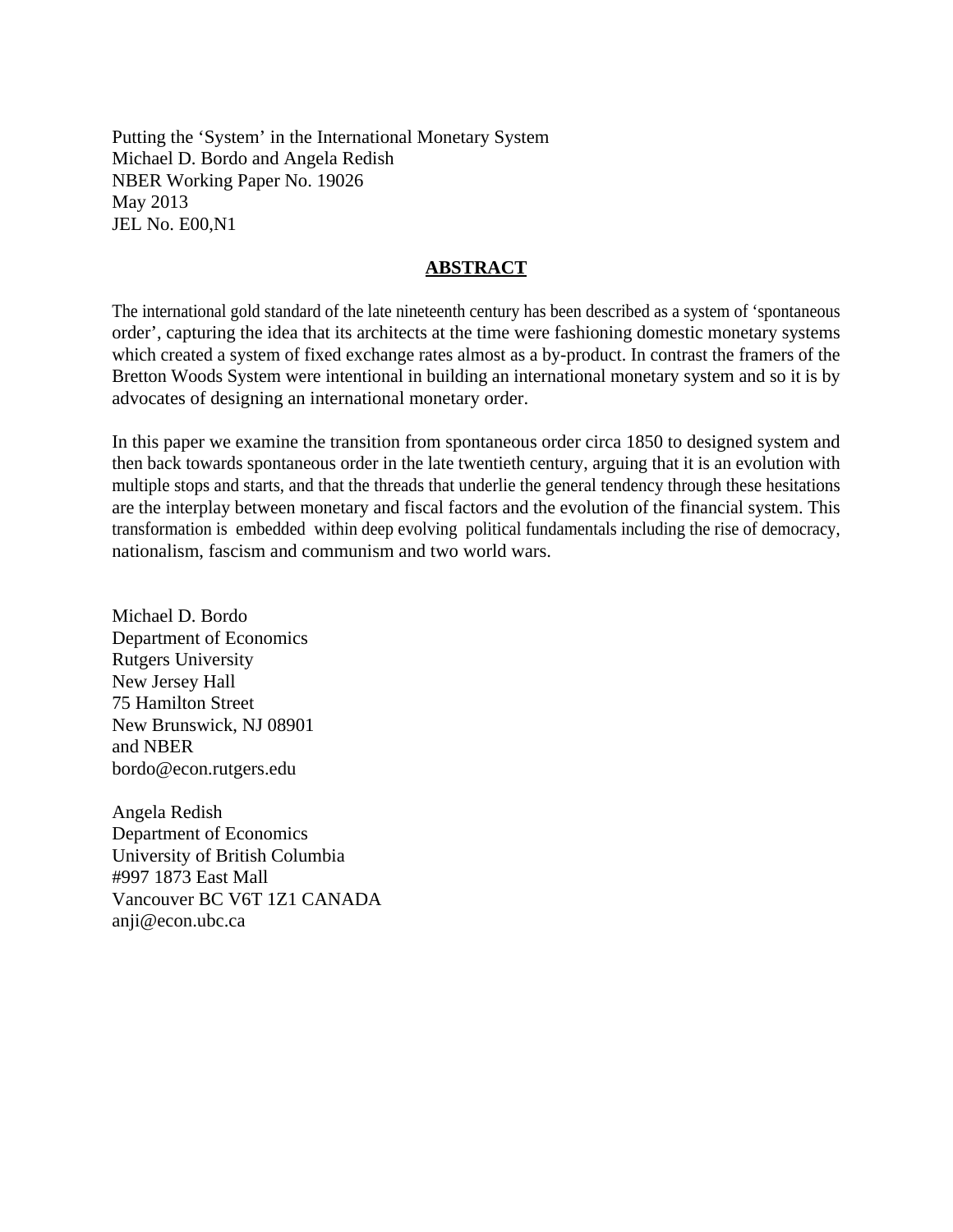# *Introduction*

The international gold standard of the late 19th century has been described as a system of 'spontaneous order' (Gallarotti, 1995), capturing the idea that while subsequent writers indeed describe the gold standard as an international monetary 'system', its architects at the time were fashioning domestic monetary systems which created a system of fixed exchange rates as almost a by‐product. In contrast, in 1944 the architects of the Bretton Woods system were intentional – they were building an international monetary system – and so it is today, albeit with perhaps competing teams of architects vying for the right to design the international monetary order.

In this paper we examine the transition from spontaneous order to designed system and then back towards spontaneous order, arguing that it is an evolution with multiple stops and starts, and that the threads that underlie the general tendency through these hesitations are the interplay between monetary and fiscal factors and the evolution of the financial system. This transformation is embedded within deep evolving political fundamentals including the rise of democracy, nationalism, fascism and communism and two world wars. We begin in the 1850s and describe the emergence of the classical international gold standard by the 1880. We argue that beneath the appearance of 'spontaneous order' lay a variety of indications that this was not an equilibrium. The international monetary conferences of the mid-19<sup>th</sup> century were (partially successful) attempts to produce a more ordered international monetary system. After World War I, more serious international co-ordination efforts were made and the Bretton Woods agreement of 1944 built on, but extended dramatically, those initial efforts. However Bretton Woods had some fatal design flaws and it devolved into the present non system of managed floating. The present euro zone is a designed system. The future will tell us if it will survive.

The forces we focus on are fiscal and banking changes, but there were also important political and intellectual changes. It is no coincidence that the chronology of monetary history is driven by warfare ‐ the Franco‐Prussian war and the US Civil War were critical to the evolution of their nations' monetary history as were the World Wars more generally. Large scale warfare changed fiscal needs, domestic political powers and of course the balance of international political power. The importance of intellectual views is harder to gauge. The view that 'gold' is money, or that money must necessarily represent a possibly indirect claim on gold, has largely disappeared and was not universal in the 19<sup>th</sup>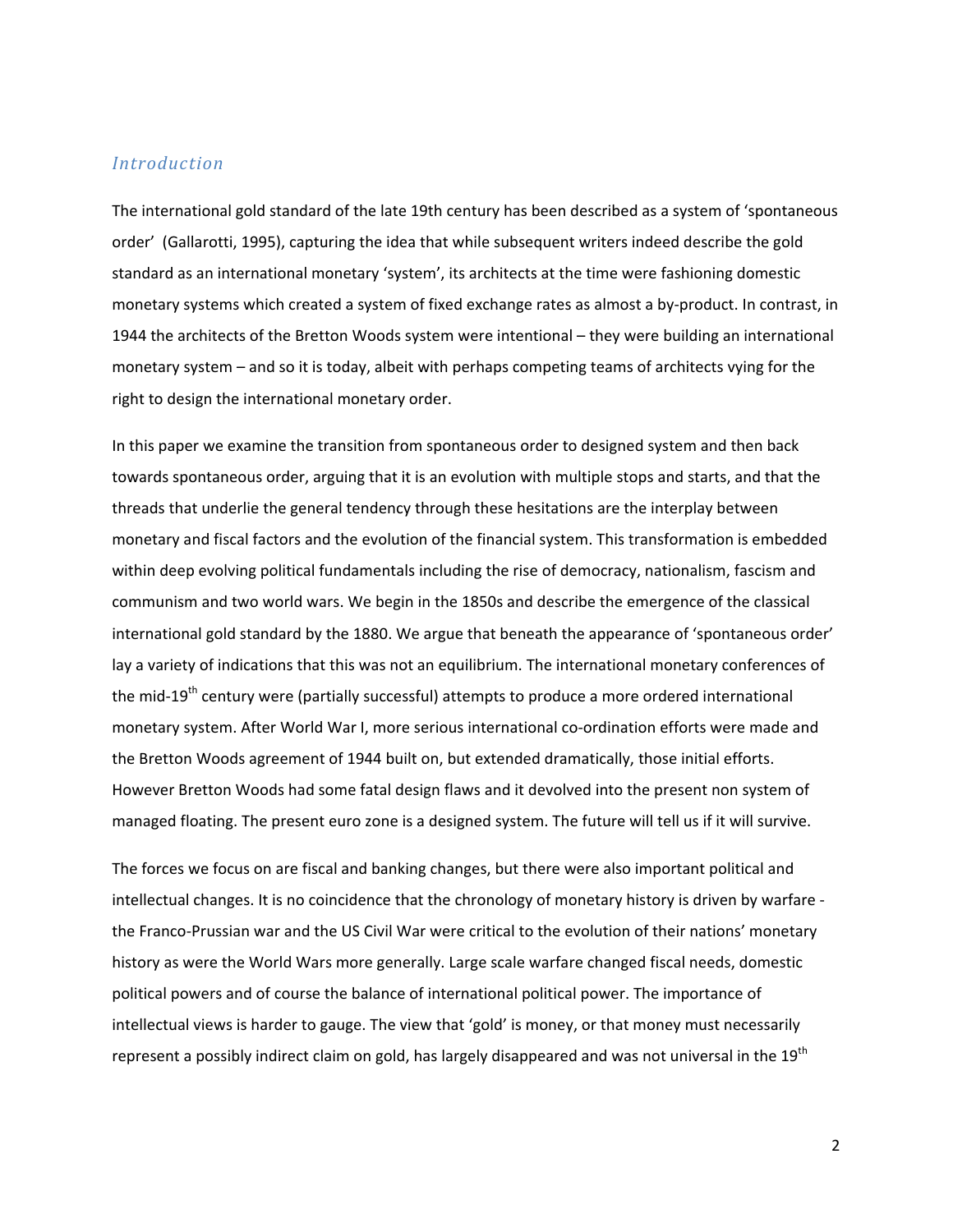century, but it was an influential view and the changing weight of that view was a part of the transition between the gold standard and today.

# *Setting the Scene ‐ 1850*

In 1850 the unit of account in each of the major powers was tied to a fixed weight of one or two precious metals. The backing of the coins was established by laws stating the amount of metal in the coins and the price at which the mint would buy metal. Table 1 sets out the metallic content of the coins in the four major Western economies.

### Table 1 here

The UK was on a gold standard. The US, and France were on bimetallic standards and in 1850 the bimetallic standards were roughly in equilibrium, with both gold and silver circulating and being sold to the Mint. The majority of the German states were on a silver standard, but also issued gold coins that circulated at market values.

Not only was the unit of account defined as a given weight of metal but by 1850 there was an established norm that the sovereign should not arbitrarily change this/these weights. In Britain, the development of an orthodoxy whereby the pound sterling represented an unalterable amount of gold or silver is seen in the success of John Locke in the Locke-Lowndes debate in 1690s.<sup>1</sup> At that time the weight of coins in circulation had been considerably reduced by wear implying that the de jure weight of the coins exceeded their de facto weight. Lowndes, the mint master, proposed to mint new coins reduced in weight by the average amount of wear. Thus individuals could have brought in their old coins and be given new coins of the same legal tender value and specie content, bringing the de jure *down* to the de facto weight. This would effectively have depreciated the de jure value of the pound sterling. In contrast, Locke argued that the pound sterling represented a fixed weight of metal and that there should be no reduction in the de jure weight of a coin of a given value. He proposed unifying the de jure and de facto weight by bringing the de facto weight *up* to the de jure weight. Thus either the State would have to make up the weight lost to wear or an individual would receive back coins of less legal tender value than they brought in**.** Locke won the debate, and the coinage was not depreciated. The silver content of the pound sterling remained unchanged from 1666 until the explicit decision to issue

 $<sup>1</sup>$  See Feavearyear (1931; 135).</sup>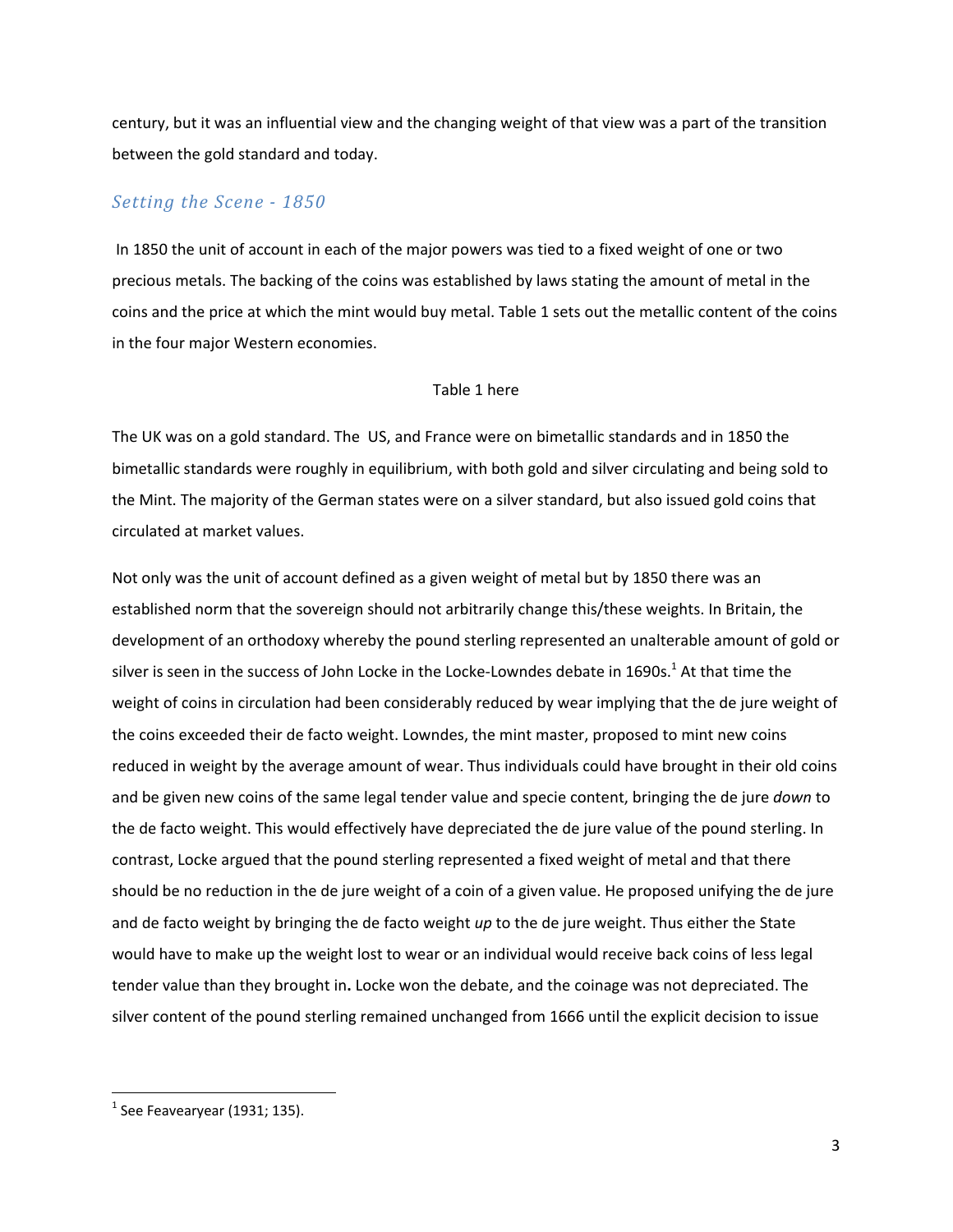token silver coins in 1816. The gold content of the pound did not change from 1717, when Newton lowered the value of the guinea from £1.075 to £1.05 to 1931.

In the US, the metallic content of the dollar had been changed only once (in 1834) from the inception of the standard in 1792 and at least arguably this could be attributed to a need to reflect changes in the relative gold:silver price, rather than a response to fiscal needs. In France the gold and silver definitions of the unit had remained constant since the creation of the franc germinal in 1803.<sup>2</sup> The monetary situation in Germany was more fragmented as many States had their own coinage. By 1838, the Dresden coinage convention signed by the Zollverein states had somewhat reduced the heterogeneity.<sup>3</sup> Each member state chose either the thaler (South German states) or the gulden (North German states) and the unit of account was determined by the equivalence of both 14 thaler and 24.5 gulden to 1 Cologne mark (233.85 gms) of silver. $^4$  States also issued gold coins, such as ducats and 10 thaler coins, which were primarily commercial coins that traded at market rates, although some states assigned parities at which they were accepted at public treasuries.<sup>5</sup>

In each country the stock of money included not only coins but also paper money: a circulating IOU, issued by the State, or by a private entity with the permission of the state, a bank. However, central banking was in its infancy. The Bank of England, created in 1694, was a privately owned central bank which after 1844 had a monopoly over note issue.<sup>6</sup> Notes were required to be redeemed in coin on demand but from 1833 were legal tender outside the Bank of England. The Bank may have been privately owned, but its affairs were completely intertwined with the state ‐ explicitly by its need to renew its Charter, but more directly through (a) the State reliance on the Bank in times of fiscal stress and (b) the Banks's reliance on the State in times of liquidity stress.

In an earlier age, governments/monarchs financed their wars through debasements. The development of the banking system enabled them to do it through depreciation and printing money. Printing money leads to inflation which acts as a tax on the purchasing power of the money holders. The inflation tax

<sup>&</sup>lt;sup>2</sup> For France and U.S. see Redish (2000).<br><sup>3</sup> James (1997)<br><sup>4</sup> A common coin, the *vereinsmunze*, was produced but at over 30 gms it was too heavy to be commonly used and states used their traditional coins. (Holtfrerich p.221)<br><sup>5</sup> The Treaty of Vienna in 1857 slightly modified the Dresden Treaty and was signed by Austria as well as the

German states. By that Treaty a 1 thaler (i.e. Prussian) coin became legel tender in all signatories. The treaty limited the issue of gold coins by any signatory to a 10 gm and a 5 gms gold coin that was not required to be legal tender in any state.<br>
<sup>6</sup> Earlier issues of other banks were permitted to remain in circulation. Smith (1936, 21).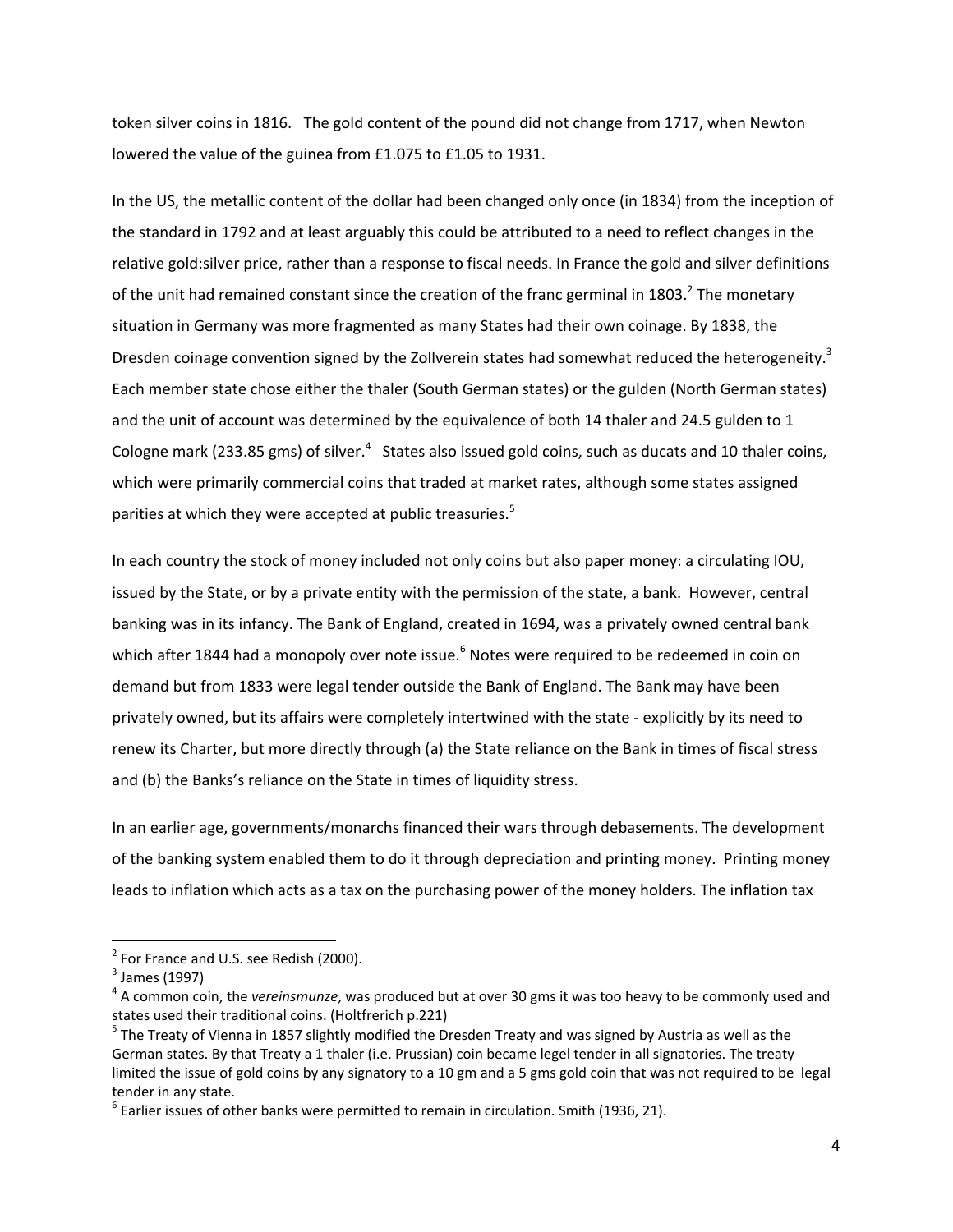revenue is transferred to the government. During the Napoleonic Wars, the government suspended the requirement that Bank of England notes be convertible into specie, and then required the Bank to finance the war by purchasing government bonds. This expansionary monetary policy led to a rise in domestic prices and a depreciation of the currency. Indeed the value of a gold sovereign in paper pounds rose from £1 to £x. Yet following the war the government returned to fiscal stability (i.e. a balanced budget) by reducing its expenditure and raising taxes. Outstanding government debt declined from its peak of 260% of GNP in 1819 to 127% thirty years later (Mitchell, 1988). Convertibility was restored at the Pre‐War parity in 1821.

The second facet of State/Bank interdependency was seen in 1847. The Bank Charter Act of 1844 required the Bank to hold a fixed ratio of gold to bank notes. In 1847, a liquidity crisis led to a run on the Bank which paid out gold reducing its reserves below the statutory minimum ratio. To prevent suspension of payments, the Bank requested a 'Treasury letter' from the Chancellor of the Exchequer to allow a temporary suspension of the Act, a boon that was granted.

The Bank of France, similar to the Bank of England, was a privately‐owned corporation intimately connected with the State. It was created in 1802, in a nation still reeling from the effects of the Revolution and the Assignats.<sup>7</sup> The experience with the Assignats, limited the capacity of Napoleon to finance his war with paper money, and hence the note issues of the Bank of France remained convertible into specie throughout the war (Bordo and White, 1991). During the 1848 revolution, there was a temporary suspension of the convertibility of notes known as the *cours forcé*, but by 1850 convertibility had been re‐established at the initial parity. The *cours forcé* had a permanent impact in that the government forced the merger of small note‐issuing banks with the Bank of France, which thereafter had a monopoly of the note issue.

From the early 19<sup>th</sup> century German States issued paper money for fiscal reasons (although Holtfrerich (1989; 226) asserts that Saxony issued paper money to facilitate commerce). In the 1830s Saxony and Bavaria both permitted the establishment of private note‐issuing banks, and by the mid 1850s there were 30 note‐issuing banks in operation across the different German states. The largest was the Prussian Bank (a reorganized version of the Royal Bank of Prussia created in 1765). In 1846, the Royal Bank of Prussia (created in 1765) was reorganized and allowed to raise capital from private shareholders

 $<sup>7</sup>$  This paragraph draws on Goodhart (1988).</sup>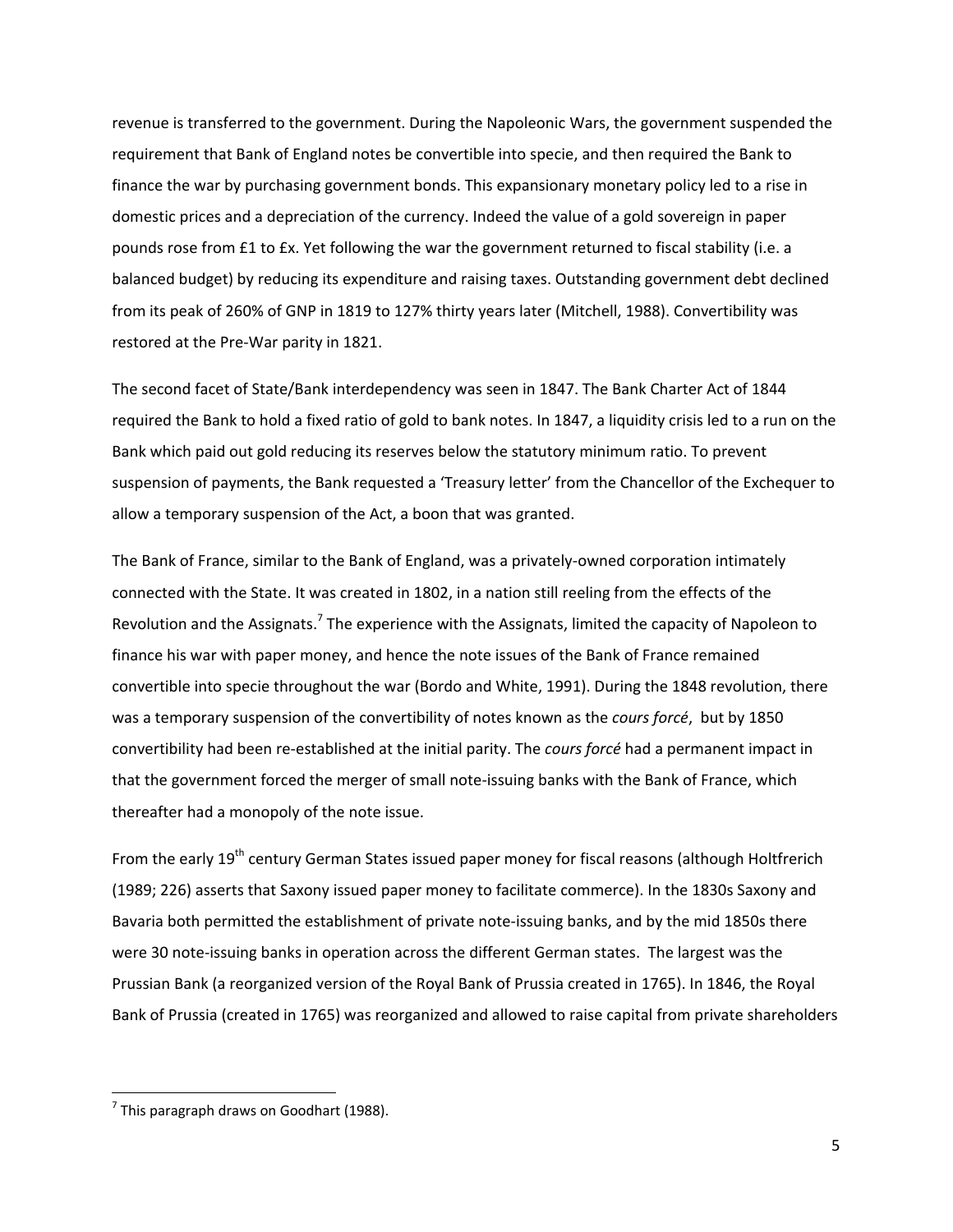and issue notes. Its notes had a virtual monopoly of the circulation of notes in Prussia and by 1856, were also acceptable for government payments.<sup>8</sup>

The United States had twice chartered incipient central banks, the First and Second Banks of the United States, but each time political opposition had defeated attempts to renew their charters, and after 1836 there was no federally chartered bank. The individual states created banks which issued notes under a variety of regulations, in all cases committing to redeem the notes in specie coin.<sup>9</sup> As in the other countries severe financial crises in 1837, 1839 and 1857 led to general suspensions of convertibility of bank notes (and deposits) into coin.

By 1850 then, the principle that the monetary unit should not be arbitrarily redefined was accepted, paper money was widely used and (except in the US) its issue was not independent of the state. Suspension of convertibility and depreciation of the value of paper money had replaced debasement as a mechanism for war finance, but par resumption was the norm.<sup>10</sup> But most countries were on bimetallic standards, and while France and the UK were unified, Germany was a state yet to emerge and there was no national bank note system in the US.

# *First steps ‐ the classical gold standard*

We turn now to the transition from the orderly chaos of 1850 to the more homogenous gold standard world of 1880. The gold standard had many layers. At one level – the clearest – each country defined its unit of account in terms of a weight of gold and the result was a set of fixed exchange rates across countries (see Table 2). This fixed rate system reflected national decisions, not international agreements, and has consequently been described as 'spontaneous order'.<sup>11</sup> At a second level we can ask whether either the evolution or existence of the gold standard were truly spontaneous, or did they reflect actions of governments taken with an eye to the realpolitik of international affairs.

# Table 2 here

The monetary changes reflected a number of forces that affected all economies. The falling price of gold after the gold discoveries in Australia and California in the late 1840s necessarily meant that the

 $^8$  Tilly (1966, 157).<br> $^9$  Legler, Sylla and Wallis (1987) argue that the states earned seignorage revenue either directly by note issue, or indirectly by taxing note issues, or reductions in the interest on state debts.  $^{10}$  Bordo and Kydland( 1995)

 $11$  Gallarotti( 1995)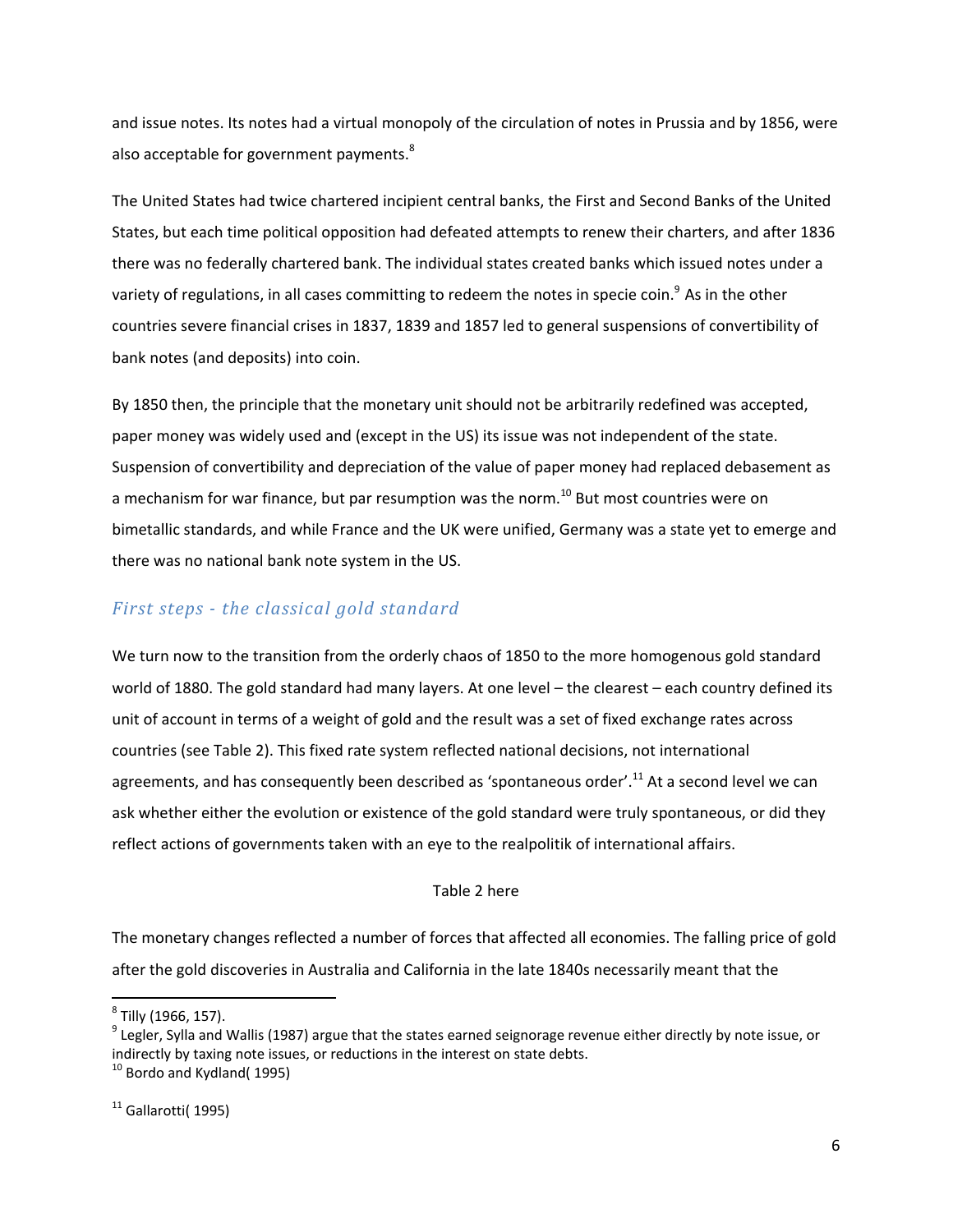bimetallic equilibrium of 1850 would be challenged as gold the cheaper metal, drove out silver according to Gresham's law. This drove both international efforts at monetary co-operation (to standardize the bimetallic ratio and the weight and fineness of gold and silver coins) and adoption of the monometallic gold standard. National unification in Germany (and Italy) and military needs (the U.S.) and successes (Prussia) were also critical. The growth of international capital markets used to finance wars and capital infrastructure expanded the significance of the international monetary system, and the growing role of central banks and substitution of paper money for metal altered the role of states in money provision.

### *International interactions and the shift to gold*

The UK had suspended the free minting of silver and introduced token silver coins in 1816 thereby making the pound sterling a gold currency. By 1880, France, Germany and the US had all done the same creating a system of fixed exchange rates across these four currencies.

In the early 19<sup>th</sup> century, the monetary systems of France, Belgium, Switzerland and Italy were all based on similar coins – a silver coin containing 5 grams of 90% fine silver and a gold coin containing 6.45 grams of 90% fine gold. In France these were the 1 franc and 20 franc coins and in all four countries the coinage embodied a ratio of gold to silver of 15.5:1. California gold production in the 1850s drove down the relative price of gold (to 15.2 by 1859) and thus tended to drive silver out of circulation.<sup>12</sup> The resulting scarcity of small-denomination coins led each country to introduce 'token' silver coins – that is, small denomination coins with limited legal tender, with silver content value less than their face value, and not allowing the free (i.e. unlimited) minting of silver.

The token silver coins were first issued by Switzerland which issued coins containing 80% fine silver in 1860. Italy began minting 83.5% fine silver coins, in 1862. In 1864 the French also issued fractional coins, with 83.5% silver. In all cases, the *weight* of the silver coins were kept at their traditional levels – pro rata with the silver franc – and the reduction in intrinsic value was accomplished only by a reduction in fineness. In 1865 the Belgians, who issued no token silver coins but whose silver circulation entirely consisted of the tokens of the others, called a convention to agree on a standardization of the token coinage. The resulting agreement, effective in 1866, created the Latin Monetary Union (LMU): under the agreement each country would emit subsidiary (i.e. less than 1 franc) 83.5% fine silver coins, which

 $12$  This is an example of Gresham's Law – bad (i.e. overvalued) money drives out good (i.e. undervalued). There is an extensive debate over when and why Gresham's Law held. See Selgin (2003) for a survey.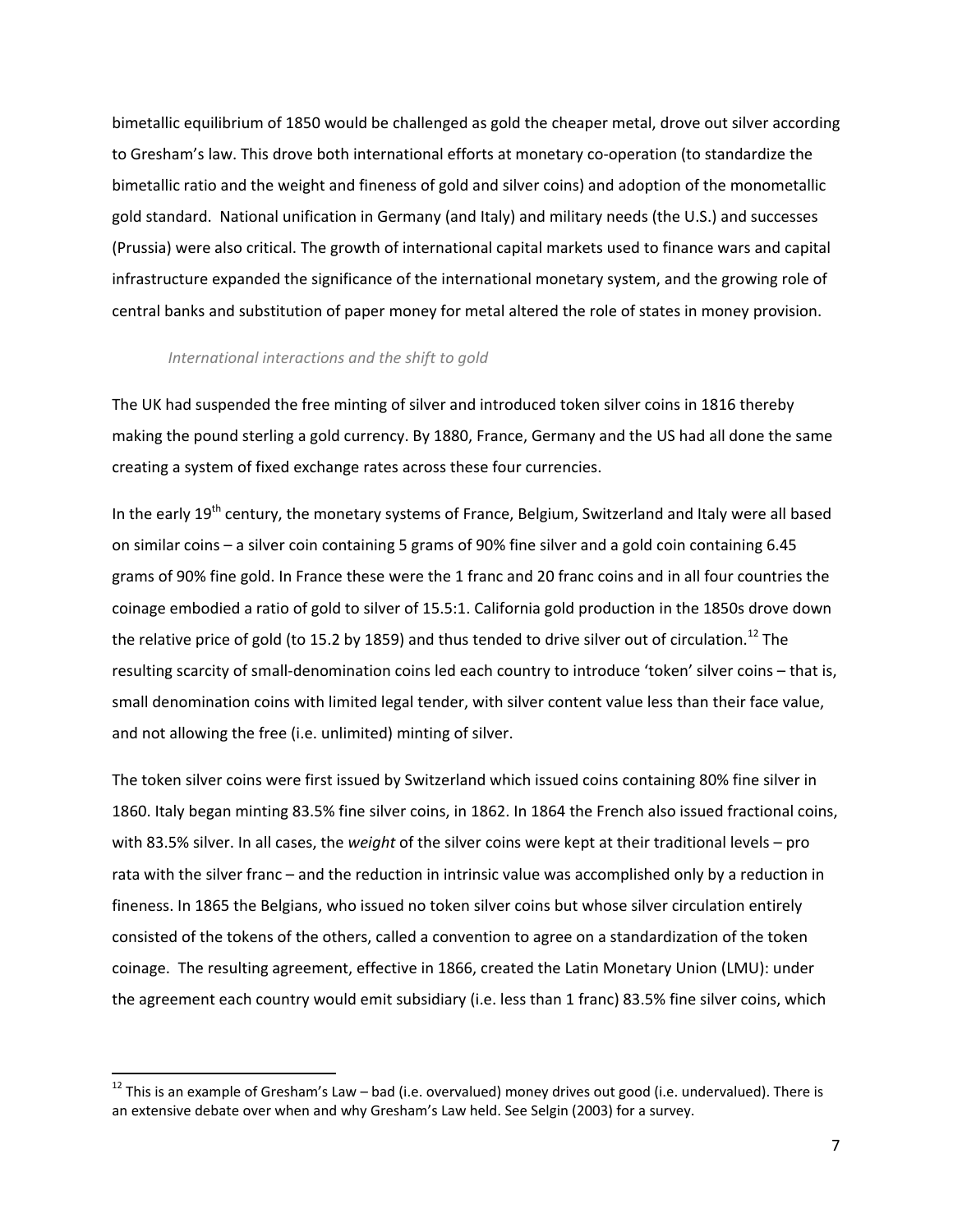would be legal tender in each country up to 50 francs.<sup>13</sup> Each country agreed to limit the issue of tokens to 6 francs per capita, and their public treasuries would accept the coins regardless of origin within the  $LMU.<sup>14</sup>$ 

The LMU may have been more important in providing a forum for explicit discussion of international monetary co‐ordination than for the Treaty itself. The Treaty standardized the token coinage, but the Conference provided a forum for discussing wider monetary co-operation and changes and also adoption of a gold standard across the four countries – a proposal that was rejected. Switzerland, Belgium and Italy all sent delegates to the conference who advocated for multi‐lateral adoption of a gold standard, however, the French representative, possibly influenced by the wishes of the Bank of France, rejected any such switch.

The success of the LMU conference encouraged Emperor Napoleon III to convene an International Monetary Conference in 1867 with the goal of creating a universal coinage. In some ways this was a remarkably ambitious agenda – a common money amongst major (and many minor) Western powers. In other ways it was not such a big step.  $^{15}$  The conference concluded by recommending that the 5 franc gold coin become the basis of each country's monetary system, with accompanying 25 franc coins (which would have been worth about \$5) and 15 franc coins worth 10 florins. But the enthusiasm of the delegates was not matched by their principals. In England, the proposed 3.5% reduction in the gold content of the pound, needed so that the pound equalled \$5 or 25 francs, was considered tantamount to fraud( Kindleberger ( 1984, p.66). The French thought the proposed 25f and 15f coins were at odds with their decimalist ideals. But above all, in 1870 the Franco-Prussian war intervened, ending any thoughts of Franco‐Prussian co‐operation.

The Franco‐Prussian war, with its stark Prussian victory, had monetary consequences in addition to ending Franco‐Prussian co‐operation. The Prussian victory presaged German unification, under the Prussian lead, and consequent monetary unification of Germany. The need for a monetary transition coupled with the wealth transfer imposed on France, enabled the Germans to adopt a gold standard.<sup>16</sup>

<sup>&</sup>lt;sup>13</sup> Note that granting legal tender to another country's full bodied coins was common.

<sup>&</sup>lt;sup>14</sup> See Redish (2000) Chapter 6, and Reti (1989) Chapter 33.<br><sup>15</sup> Bagehot noting the potential benefit of a common unit of account, noted "Of course all English bankers *can* turn francs into pounds, and some think they *will*; but few ever do" cited in Kindleberger (1984, 66).<br><sup>16</sup> 'Why' Germany adopted gold, as opposed to 'how', is a debated question, and involves both the choice of

monometallism over bimetallism and the choice of gold rather than silver. Holtfrerich (1989) argues that German policy makers had argued for a gold standard from the early 1860s; Reti (1998) argues for the importance of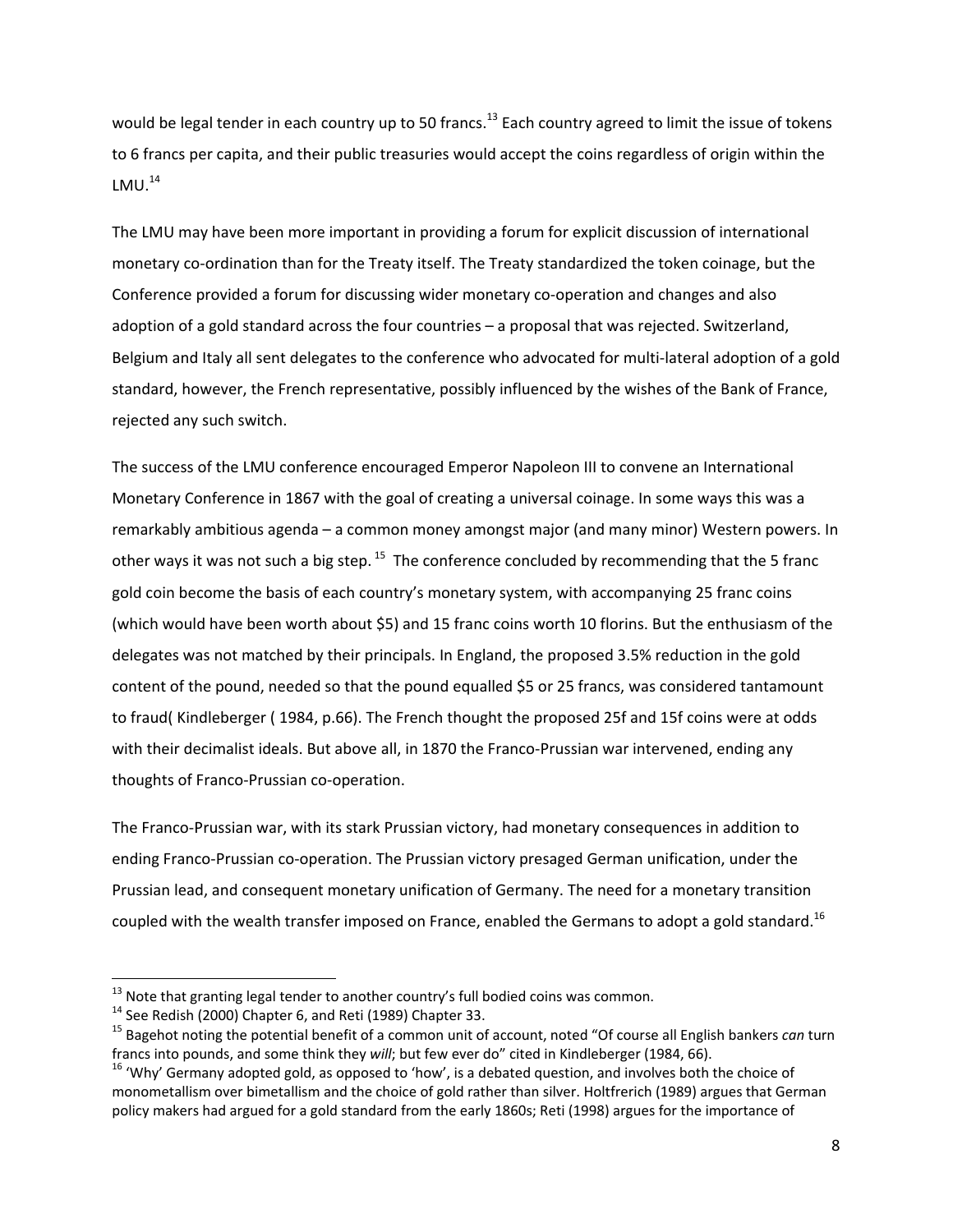The resulting increase in demand for gold, and sale of silver, combined with US silver discoveries, led to a fall in the relative price of silver to gold. This in turn, led the French and the Scandinavians to close their mints to silver to avoid a capital loss on their silver holdings.

The US had financed the Civil War (1861‐65) by issuing legal tender irredeemable government notes, 'Greenbacks', and by effectively limiting the bank note issue to a newly created set of national banks that were required to buy federal government bonds to back their notes. In 1879 the cours forcé ended and the Greenbacks were convertible into specie. Furthermore, by the Coinage Act of 1873, gold had become the sole specie that was freely minted and the US was de facto on the gold standard.

Thus by 1880, each nation had adopted a domestic unit of account that was defined as a fixed weight of gold , effectively creating a system of fixed exchange rates (see Table 2). The creation of the gold standard did reflect interactions between the leading economies, but not co-ordination – indeed rather negative interactions. During the gold standard era there were a series of international monetary conferences that were called by the United States to propose a return to a bimetallic standard, but these did not lead to any co-ordinated, or domestic, policy initiatives. $17$ 

### *The changing role of central banks*

In addition to the evolution in coinage practice, the role of central banks had evolved (except in the US) and the role of the State in creating and managing money with it. Although the central banks were privately owned they held a privileged position in the financial system and in the second half of the 19<sup>th</sup> century, the duty to function as a lender of last resort was emerging as one of costs of that privilege. The archetypical definition of the lender of last resort is Walter Bagehot's in *Lombard Street* – lend freely to solvent but illiquid banks (i.e. on good collateral) at a 'high' interest rate.<sup>18</sup> This will stave off a liquidity crisis and, the emphasis on lending only on good collateral reduces the potential for moral hazard. As illustrated in detail in the recent work of Bignon et al. (2012) both the Bank of England and the Bank of

<u> Andrewski politika (za obrazu pod predsjednika u predsjednika u predsjednika u predsjednika (za obrazu pod p</u>

Britain's hegemonic status and prior adoption of gold; Gallarotti (1995) argues for the status of gold as a more valuable metal.<br><sup>17</sup> The International Monetary Conference in 1867 was the highpoint of state-led monetary co-operation before

World War I. The US called a second IMC in 1878 with the explicit goal of engendering international bimetallism – considered to be a stable bimetallic regime since all nations would adopt the same gold:silver ratio – but most delegates only came on the grounds that they would not consider such a scheme, and the conference did not lead to any change in monetary standards. Similar results attended the conferences held in xx and xx.<br><sup>18</sup> Bignon et al.( 2012) note that Bagehot used the word 'high' rather than the commonly attributed 'penalty' rate.

They argue that the goal was to encourage the borrowers to lend amongst themselves before going to the central bank.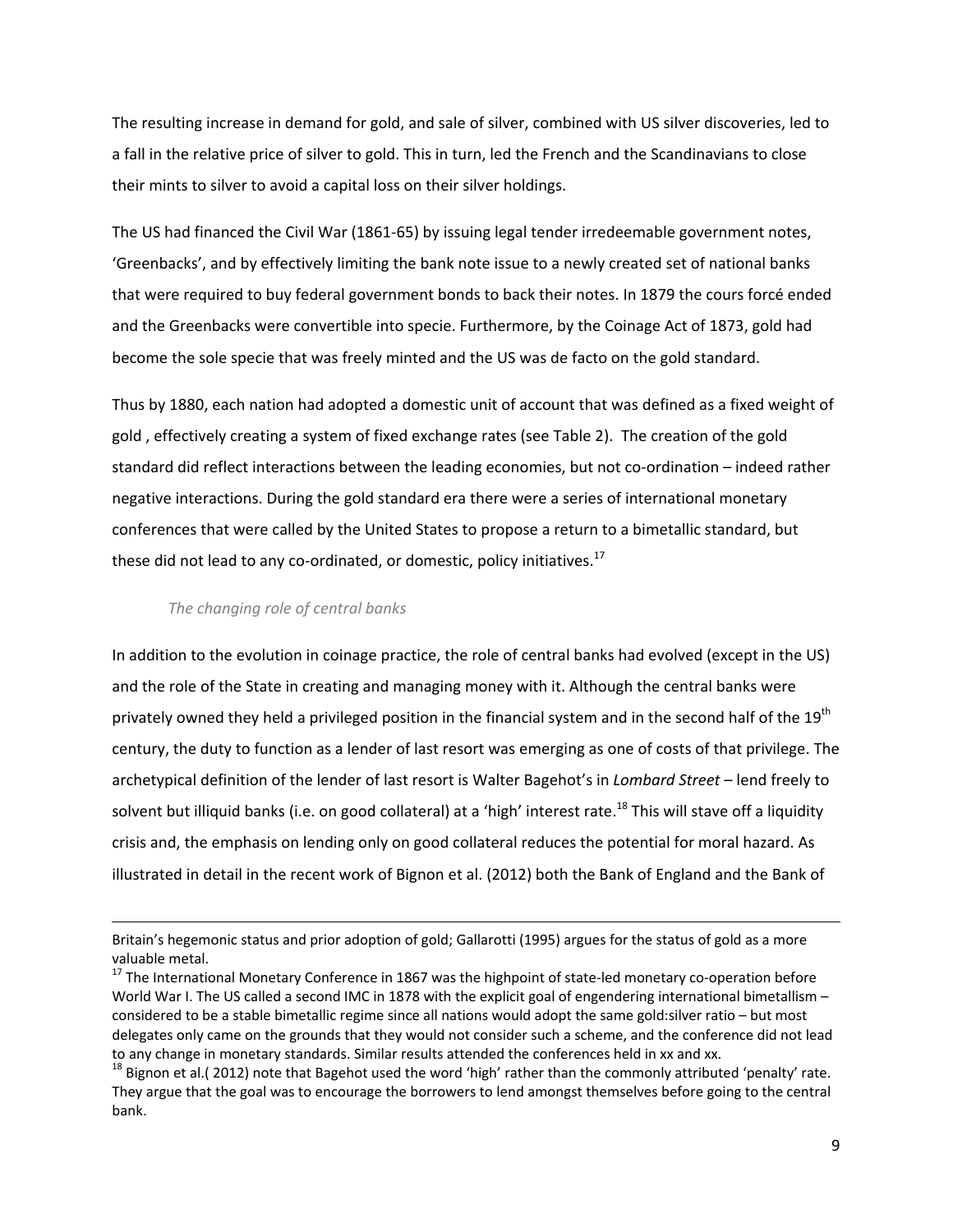France adopted the role of lender of last resort between 1850 the 1880ies. See also Hautcoeur et al. (2012)

The question of the extent to which the international financial system was an 'automatic/self‐adjusting' system vs. managed system is a familiar chestnut.<sup>19</sup> In the mythical automatic version, the values of units of account were established by independent nations and then trade and finance flowed driven solely by the actions of private agents. How far and in what form reality diverged from that myth is debated. In 1944 (30 years after the end of the Classical gold standard and writing to explain the failure of the interwar gold exchange standard) Nurkse articulated tools that a central bank could use to enhance the workings of the gold standard: use the discount rate to offset gold flows and expand or contract the (paper) monetary stock. In later work, Bloomfield (1959) showed that these tools were not generally used by England or France (and the US had no central bank). This did not mean that central banks were irrelevant.

As noted above, in the mid-19<sup>th</sup> century, when the Bank of England faced both an internal and external gold drain they asked the Chancellor of the Exchequer to allow the gold reserve to go below the legal limit. By the end of the century, before doing this the Bank was more likely to look for international allies. During the Baring crisis, the Bank of England asked the Russian State bank for a loan of £800,000 in gold, and in 1907, the Bank of France shipped 80 million francs in gold to England (Kindleberger, 1984; 281). <sup>20</sup> Eichengreen (1984, 1992) has argued that central bank co-operation, and the credibility of the standard that it brought, ensured that capital flows were stabilizing.

The effectiveness of the informal interaction of central bankers lies in sharp contrast with the ineffective international conferences that governments attended to discuss changing monetary standards.

# *World War I and the post war reestablishment of the gold standard*

The war transformed European economies and polities. From the outbreak of the war the gold standard was suspended in the European countries and as in earlier wars the monetary system was harnessed as an instrument of the state.<sup>21</sup> In the European countries, to varying extents, money creation was used to

<sup>&</sup>lt;sup>19</sup> Notably, and eloquently, put by Keynes (1930) who argued that the British attributed their success under the international gold standard to their laissez faire policies when they should have realized it reflected their hegemony: London "was so predominant that the Bank of England could almost have claimed to the be the conductor of the international orchestra".<br><sup>20</sup> However Flandreau (1997) and Bordo and Schwartz (1998) view central bank cooperation as largely episodic.<br><sup>21</sup> ; Kindleberger p.291 on Bank of England Lender of Last Resort o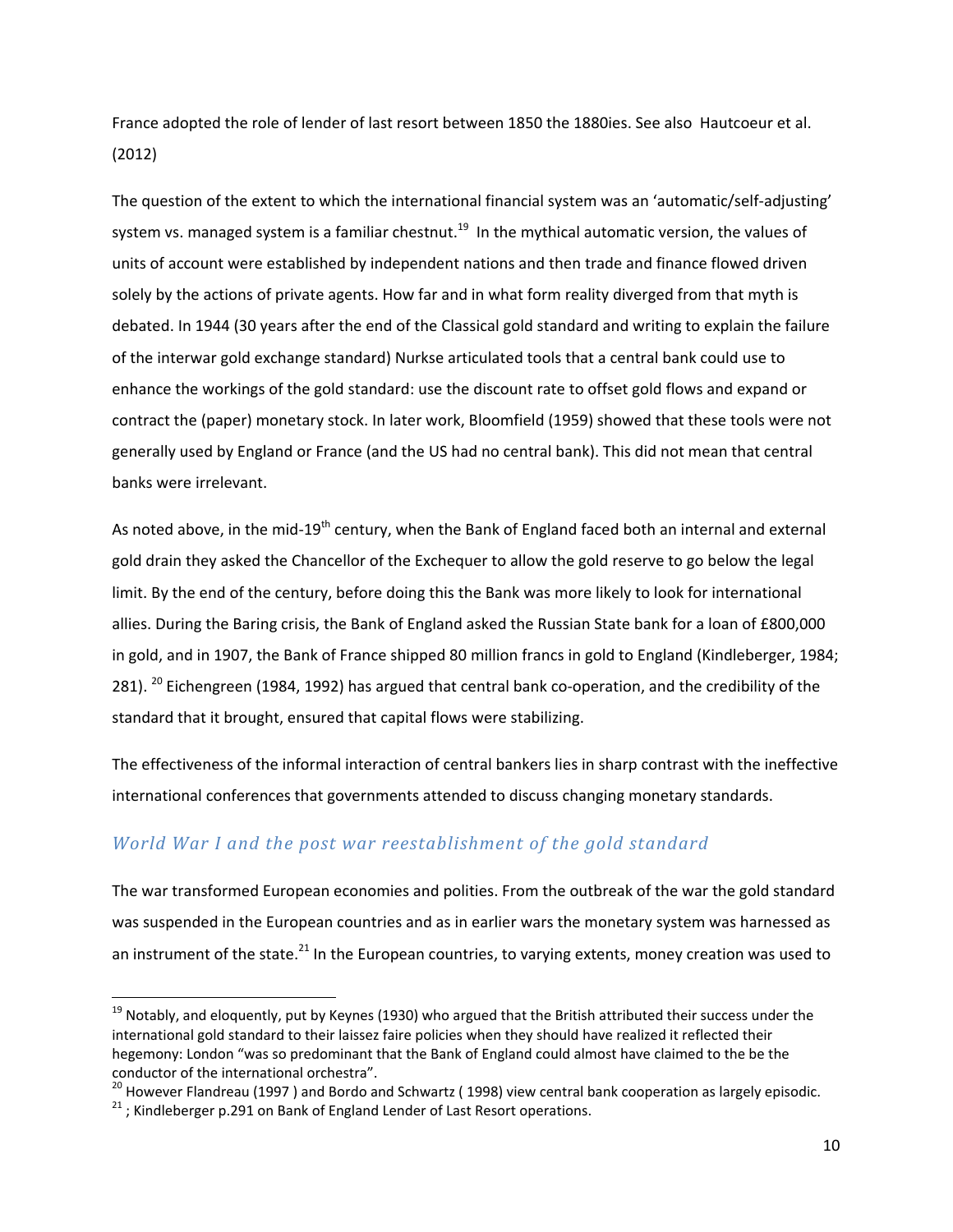finance the war – and even when debt was used the fact that it was nominal debt changed the incentives for post-war monetary stability: Countries with high debts could reduce the real value of the that debt by inflation. For contemporaries the biggest challenge for a restoration of the gold standard was the potential that there would be a major deflation. Deflation would come about in part because resumption at the pre-war parity would necessitate undoing the war time inflation. Perhaps even more of a concern was that if money demand per unit of GDP had not changed during the war, and (real) GDP of countries on the gold standard was much higher, then the restoration of the gold standard at the pre‐ war parity would imply a lower price level. $^{22}$ 

The political environment changed both because of the spread of the franchise and because policymakers had learned from the experience of a 'managed' economy during the War (a lesson to be learned a fortiori after World War II). The franchise was extended in both Germany and the UK. In the UK the Representation of the People Act in 1918 allowed women over 30 to vote, and all men (without property qualifications). It is estimated that the proportion of the population over 20 that were eligible to vote rose from 29% to 75%. In Germany, with the creation of the Weimar Republic, the franchise was extended to all men and women 20 years of age and over, so that the proportion of the adult population eligible to vote rose from 39% to 98%.<sup>23</sup> As a consequence of the extension of the franchise, it became harder to allow the gold standard adjustment mechanism to work automatically. A balance of payments deficit would lead to gold outflows, declining money supplies, deflation and in the face of nominal rigidities falling real income and rising unemployment. With an expansion of the suffrage it became harder to justify this mechanism when the unemployed had the right to vote.

### *Restoration of convertibility*

The UK, France and Germany had all suspended convertibility of their currencies during the war and in all three countries the default expectation of the post‐World War I period was a return to the gold standard. But the different experience during the war affected the timing and parity that were under discussion. England had financed half its war expenditures with taxes and was the least fiscally challenged. France and Germany had only financed 13‐14% implying large outstanding monetary liabilities of (nominal) debts. In addition Germany was saddled with reparations payments. The choice of

<sup>&</sup>lt;sup>22</sup> In terms of the Quantity equation, MV=PY: if output (Y) had risen and the stock of gold (M) and velocity (V) were unchanged, then the price level (P) would have to decline.<br><sup>23</sup> In France universal suffrage of men over 21 was granted in 1848, and women were not give the vote until 1945.

In the US the franchise was determined at the state level and impediments to the enfranchisement of African-American and poor white voters continued until the 1960s. Data: Flora et al. (1983)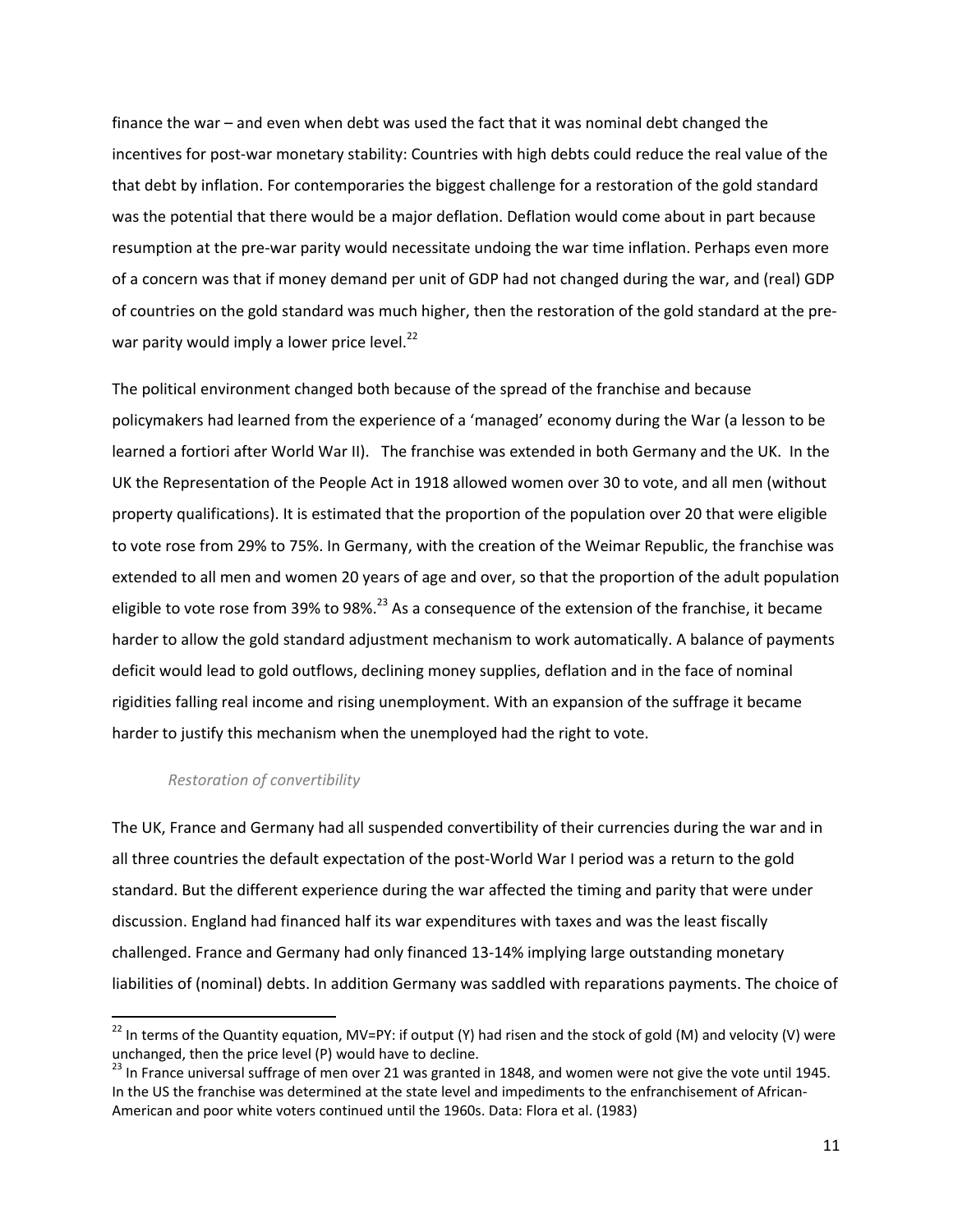parity became a question of wealth distribution – how much of the nominal value of the debt should be written down (Eichengreen, 1992).

Following the war, the instinctive reaction of British politicians and economists was a return to gold at the old parity. The Cunliffe Committee created in 1918 assumed this goal (Moggridge 1972, 18) in the interim report, and although the final report acknowledged that monetary systems did not need a gold base, stated "We have found nothing in the experience of the War to falsify the lessons of previous experience that the adoption of a currency not convertible at will into gold or other exportable coin is likely in practice to lead to overissue and so to destroy the measure of exportable value and cause a general rise in all prices" (Cunliffe 1919 – cited in Redish 1993). While there was five years of debate, in 1925 convertibility was in fact re-established at the traditional parity.<sup>24</sup>

The return to gold was not expected to be painless as the challenge of a relative (to pre‐war conditions) scarcity of gold was foreseen. Central bankers also saw the need to co-ordinate as offering the opportunity to replace the ad‐hoc cooperation of the pre‐war era with a more formal system. That ambition led to monetary conferences under the auspices of the League of Nations in Brussels in 1920 and in Genoa in 1922, but these were ultimately unsuccessful in large part because of the absence of the United States (largest gold holder and international creditor) and because of the unfinished business of war debts and reparations. Although many countries adopted a gold exchange standard as suggested at the Genoa Conference when they restored gold standard convertibility.

At the conclusion of the war the Treaty of Versailles stated that reparations would be imposed on Germany, with the amount to be determined later. In January 1921 the Reparations commission determined that amount, which was reluctantly accepted by Germany in May 1921. The payment of reparations had consequences for all four powers as the payment of reparations was largely how France intended to repay war debts to England, which provided the funds for the British to repay the US.

Germany's recalcitrance in paying the demanded reparations led the French to occupy the Ruhr valley in January 1923, which in turn led the German miners to go on strike and exacerbated the financial difficulties of both the French and Germans. The already fiscally challenged German government funded its resistance by borrowing from the Reichsbank, essentially printing money, to the point where the

<sup>&</sup>lt;sup>24</sup> The decision to return to gold at the old parity is one of the most notorious policy decisions of the twentieth century, in part because of Keynes' polemical critique, *The Economic Consequences of Mr. Churchill.* The pre‐war parity overvalued the exchange rate by more than 10%( the precise number is debated) and led to a prolonged slump for the British Economy. See Moggridge 9 19690.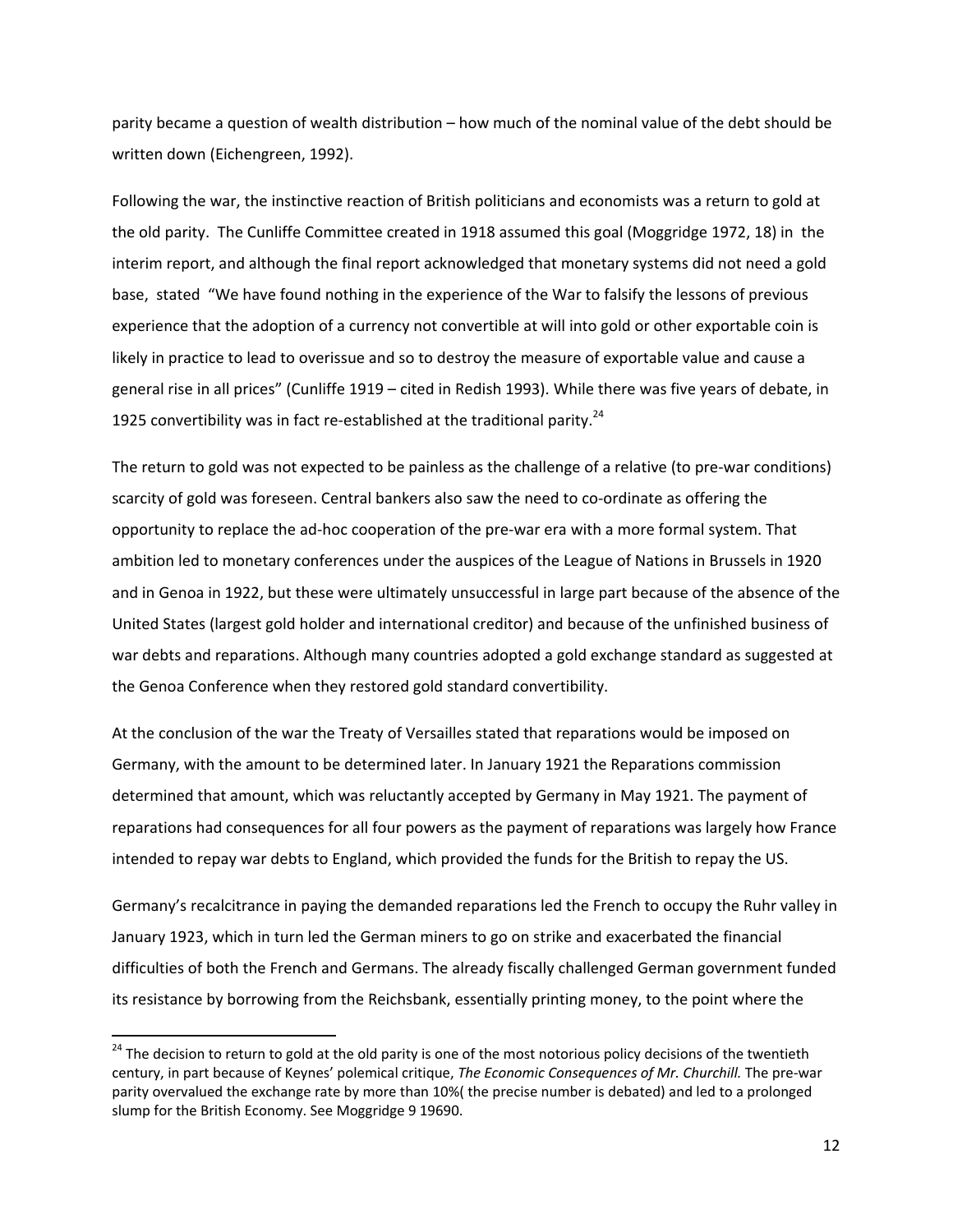mark became worthless (See figure 1). The consequence of the rising (and expected to rise) inflation rate was a flight from the mark which exacerbated their decline in the purchasing power of Reichsbank notes (i.e. inflation outpaced monetary growth). Figure 2 illustrates the extremity of the situation. On 15 October 1923 a monetary reform created the Rentenmark with a trillion  $(10^{12})$  old marks per new mark issued by the Rentenbank. The law limited the amount of note issue and the amount that could be loaned to the government. There was a dramatic halt to inflation, budget deficits and monetary growth. More importantly, reparations were suspended and under the Dawes plan made more manageable in amount and aided by a US loan.<sup>25</sup>

Slightly before the outbreak of war in Europe, the US established a central bank. The hostility to a monolithic monetary power that had precluded the survival of earlier institutions also shaped the structure of the new bank. The Federal Reserve System comprised the Board (located in Washington not New York) and the powerful regional Federal Reserve Banks.<sup>26</sup> The U.S. polity opposed a European style central bank and ended up with a federal system. Federal Reserve Banks were owned by the member banks (national banks and any state banks that chose to opt in) in the district– the dividends on shares were limited. Member banks were expected to (and after 1917 required to) hold their cash reserves at their regional Federal Reserve Bank. The Federal Reserve system was intended to eliminate the frequent banking panics that characterized the National Banking system and to operate quasi-automatically.<sup>27</sup> The Federal Reserve would use its tools to iron out the seasonal in short-term interest rates that aggravated financial instability. Also each Reserve Bank would rediscount eligible self liquidating commercial paper with its member banks and thereby automatically stabilize the business cycle and prevent financial crises. The Board in Washington would coordinate the discount rate policies set by the Reserve banks .

The US did not enter World War I until 1917 and Federal Reserve note convertibility was not suspended (but a gold export embargo was imposed from April 1917 to April 1919) But the needs of war finance did challenge the new institutions and the lines between private bank and central bank was clearly decided in favour of the public role , e.g. the Federal Reserve was allowed to conduct open market operations and discount government securities so that by the end of the War government securities dominated the

<sup>&</sup>lt;sup>25</sup> The Rentenmark was backed by land (Kindleberger, 326). After the monetary system was stabilized, in April 1924, the Rentenbank was replaced by a new Reichsbank.<br><sup>26</sup> Prior to 1935the Regional Feds all had *Governors* denoting high status in central bank circles; in 1935 they were

demoted to *Presidents* and the members of the Federal Reserve Board were given the title of Governor.<br><sup>27</sup> Rockoff and Walton p.414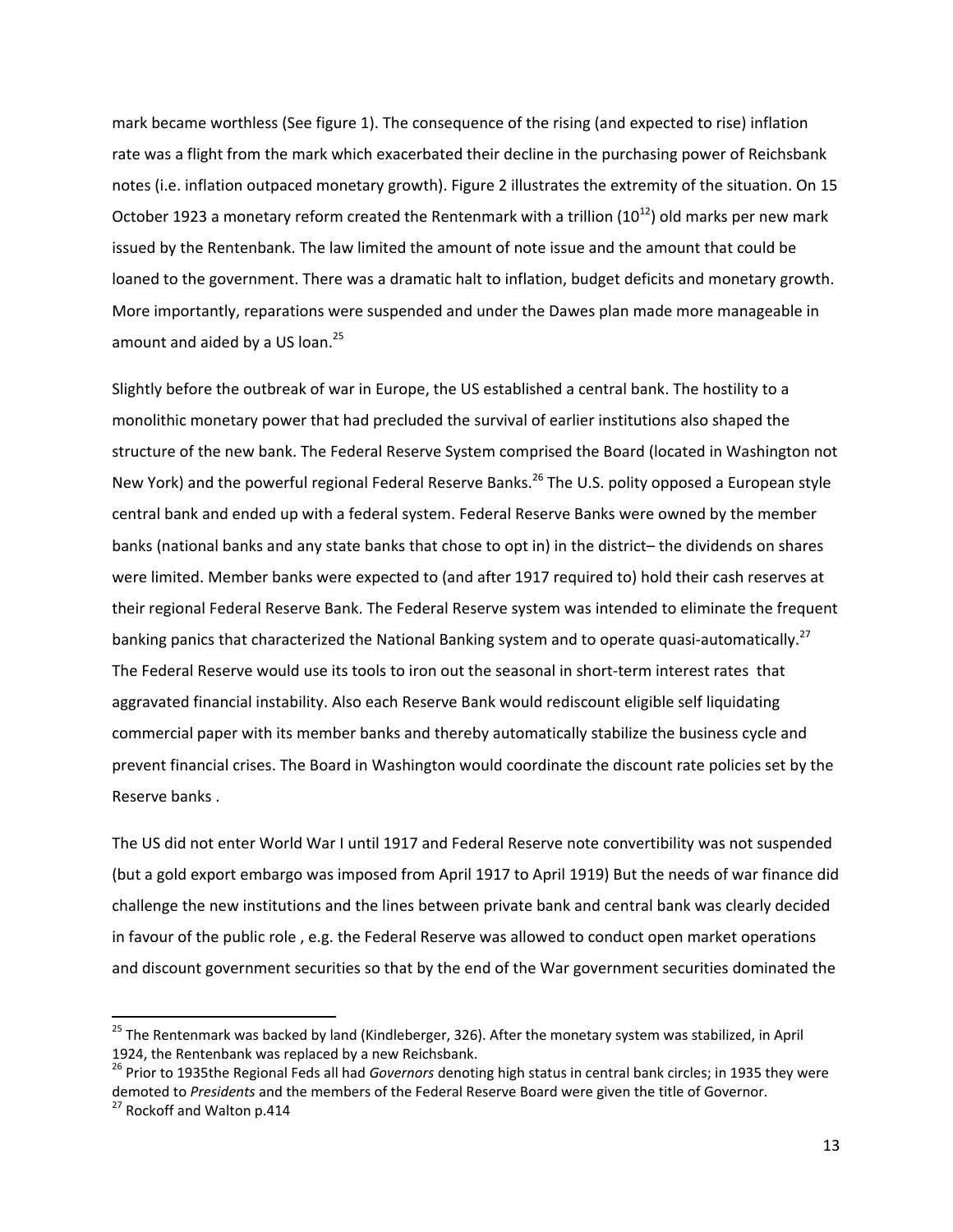Fed's portfolio. All the belligerents' balance sheets became exposed to credit risk and their independence was greatly compromised **.**

The return to the gold standard, at any parity, similarly had distributional consequences, since the gold standard equilibrium required prioritizing external adjustment over internal, indeed, the smooth functioning of the gold standard relied on credible commitment to such prioritization.

The restoration of gold convertibility began when Britain returned to gold at the pre War parity of \$ 4.86 in April 1925 followed by the Commonwealth countries and many others in succeeding years. The restored gold standard was a gold exchange standard under which central banks would hold their international reserves in the form of foreign exchange( in dollars or sterling) and gold. The typical gold reserve ratio was 35%. The U.S. and the U.K. as reserve center countries would hold all of their international reserves in gold. Most countries also prohibited their citizens from holding gold coins and they held their gold reserves in bullion. These measures were instituted in response to a perceived gold shortage.<sup>28</sup>By 1928, the gold standard was in place in all four countries, but it was short lived.

The gold exchange standard was posited as having three fatal flaws: the adjustment problem in which surplus countries like France and the U.S. were unwilling to allow their money supplies to expand with rising gold reserves and deficit countries like Britain were forced to deflate; the liquidity problem that there was insufficient gold to finance the growth of world trade leading to deflationary pressure; and the confidence problem that Britain had insufficient gold reserves to back the holding of sterling reserves by the rest of the world and eventually there would be a run on sterling forcing Britain to leave the gold standard. This was aggravated by efforts by France to undermine Britain's position as an international reserve country by converting its sterling holdings into gold. $^{29}$ 

The gold exchange standard collapsed following the onset of the Great Depression in 1929. A series of banking crises across the continent of Europe led to speculative attacks on the reserves of central European countries and then Britain in 1931. In the face of deflation and depression central banks converted their foreign exchange reserves into gold .<sup>30</sup>

# *Breakdown of the gold (exchange) standard*

<sup>&</sup>lt;sup>28</sup> League of Nations 1930<br><sup>29</sup> Eichengreen 1992 and Bordo 1993.<br><sup>30</sup> Bernanke 2000.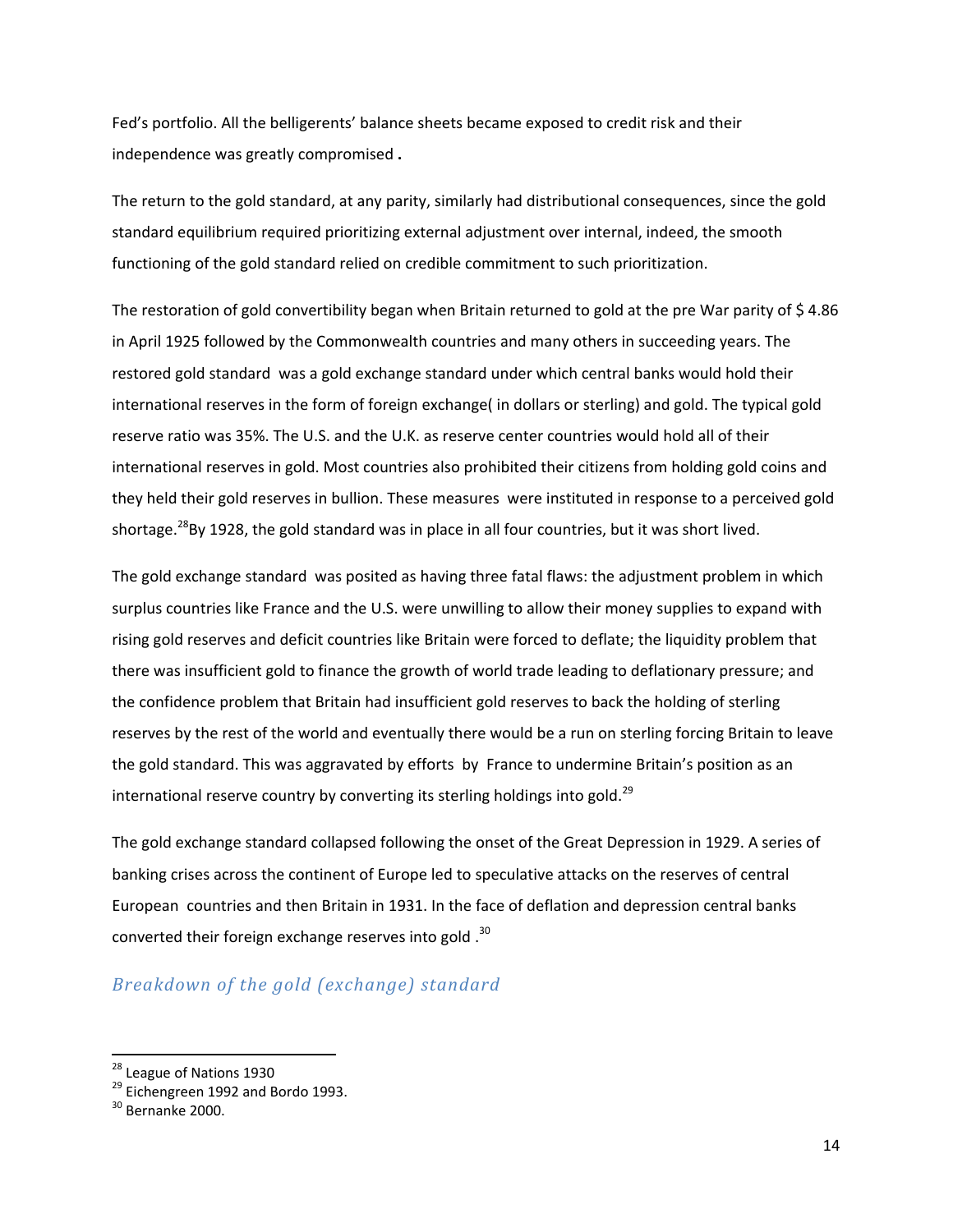In hindsight, Britain's departure from gold in October 1931 was a game changer – as evidence that the pre‐World War gold standard was indeed humpty dumpty and 'couldn't be put back together'; that the nominal anchor would from then on be man‐made. This is misleading in many ways: the nominal anchor was always man‐made, or at least state‐made, and the break which was indeed the beginning of the end of the gold standard, was perceived at the time as one of the temporary suspensions of convertibility which were an understood feature of the regime.

We return below to the big picture analysis but first describe the management of the new regime and how states managed their internal and external monetary roles.

The basic chronology is as follows: in May 1931 the failure of Credit Anstalt in Vienna led to a banking crisis, a rescue attempt by the BIS and several CBs failed leading to a currency crisis and Austria imposed capital controls and froze foreign deposits, the crisis spread to Germany, in July 1931,in the face of a banking crisis and a speculative attack on the mark. Germany imposed capital controls in the face of a loss of foreign reserves. Germany's decision put pressure on the reserves of the Bank of England because of the exposure of British investment banks to Germany and Austria. The British government faced high unemployment rates and a budget deficit and rather than impose 'austerity' chose to suspend the gold standard. This led, in turn, to pressure on the US but the US held large gold reserves and the Fed raised its discount rate by an unprecedented amount to withstand the immediate shock. But the real appreciation of the dollar (relative to the pound) and higher interest rates, worsened the domestic economy, weakened the solvency of the banks and worsened an ongoing banking panic. Eighteen months later, in (April 1933) after a serious banking panic and a run on the dollar, the US suspended gold convertibility.

The same story played out in France. With large gold reserves – and an initially undervalued exchange rate – France could withstand the immediate shock of others leaving gold. The serious political difficulties of resuming gold in 1926 also deterred the government from exposing itself to a return to an inconvertible currency. In 1933, there was a gold bloc, of France, Belgium, Netherlands and Switzerland, but by 1936 France was alone and in political chaos.

While the abandonment of the gold standard opened the door to the possibility of a system of floating exchange rates, no-one went through it. The pound floated from October /Sept? 1931 to the spring of 1932; the dollar floated from April 1933 to January 1934. The mark maintained its gold parity, but only through the imposition of rigorous foreign exchange controls.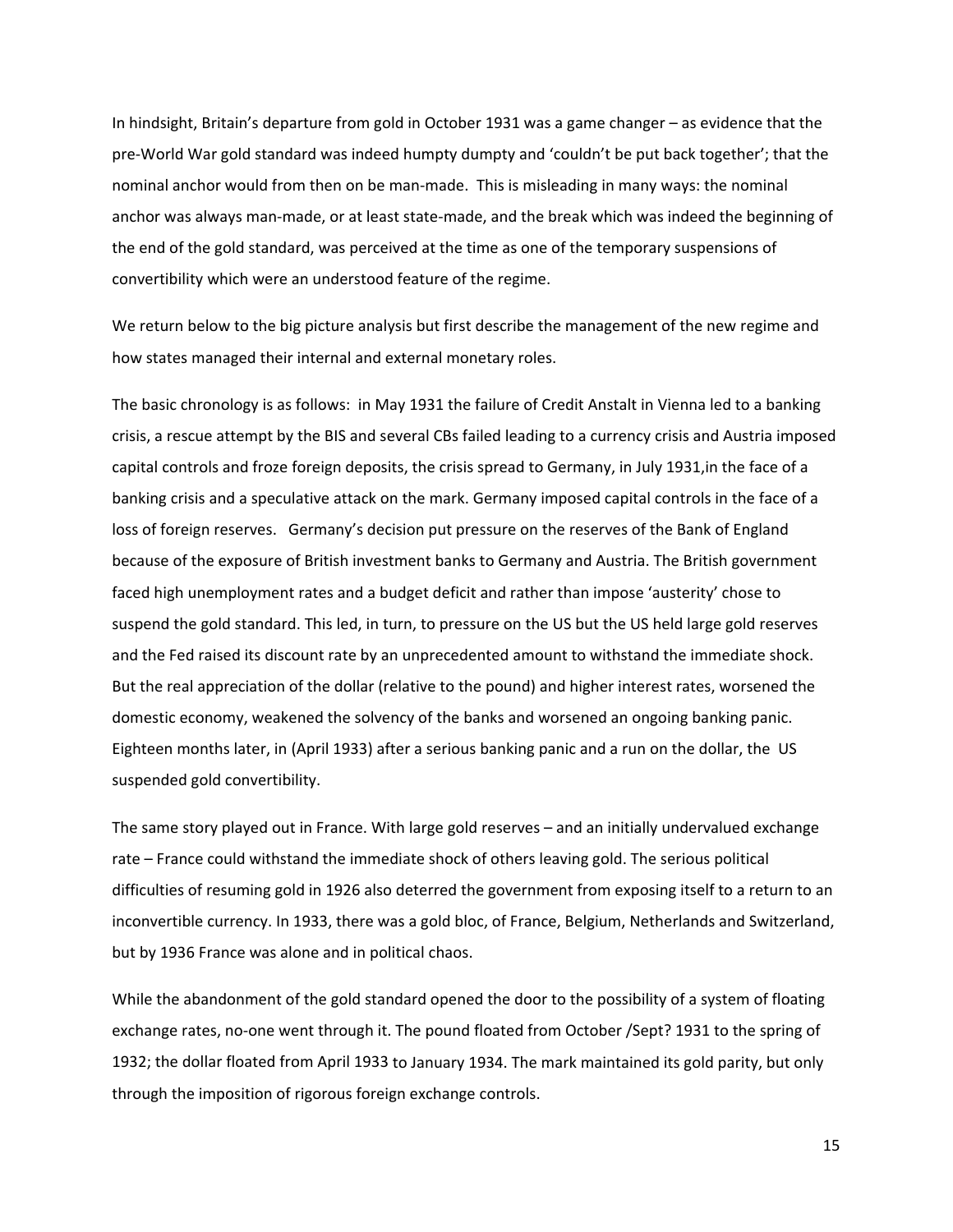The collapse of the gold standard as the device for co-ordinating exchange rates led to a rash of multilateral and bilateral initiatives. The World Monetary and Financial Conference in 1933 was a continuation of the series of conferences around the Reparations question but Roosevelt's decision to unilaterally rule out a return to the previous gold parity precluded any hope of cooperation. In response Britain arranged with the Commonwealth countries to create the sterling bloc.

By 1934, the pound and US dollar had stabilized and the U.S. returned to a managed gold standard at a new devalued gold parity of \$35 per ounce. Both countries benefitted from the now overvaluation of the franc. When it became clear in 1936 that the French would suspend convertibility ,the US and UK, fearful of a large devaluation of the franc, worked with the French government for a co‐ordinated arrangement. The resultant, Tri‐Partite agreement, in which each country would coordinate intervention in their exchange rate with the franc to prevent a disorderly devaluation, was not a formal international agreement but rather three national statements, but they were co-ordinated statements and it may have been the first managed international financial system.

# *Bretton Woods and the move towards a managed international monetary system*

The perceived problems of the interwar system which were viewed as contributing to the breakdown of the international economic order leading to World War II led the allies (Britain and the U.S.) to plan for a new international monetary regime.<sup>31</sup> The new regime was intended to overcome the flaws of the gold standard, which had placed a straitjacket on stabilization policy and was an engine for transmitting depression and deflation globally , and floating exchange rates which were perceived as leading to excessive volatility and the collapse of the franc in the 1920s.

The Bretton Woods agreement, worked out at Bretton Woods New Hampshire in July 1944, represented a compromise between the British Plan of John Maynard Keynes and the American Plan drafted by Harry Dexter White. The Keynes Plan posited an international central bank to provide a new global currency called bancor which would provide global liquidity and help deficit countries like the UK get back on their feet after the war. The White Plan posited a pegged exchange rate system anchored on gold, an international credit union and protections for surplus countries like the US.

The compromise that became the Bretton Woods Articles of Agreement created an adjustable peg system in which members parities were defined in terms of dollars and the dollar was defined in terms

 $31$  See Bordo (1993) and the other chapters in Bordo and Eichengreen (1993)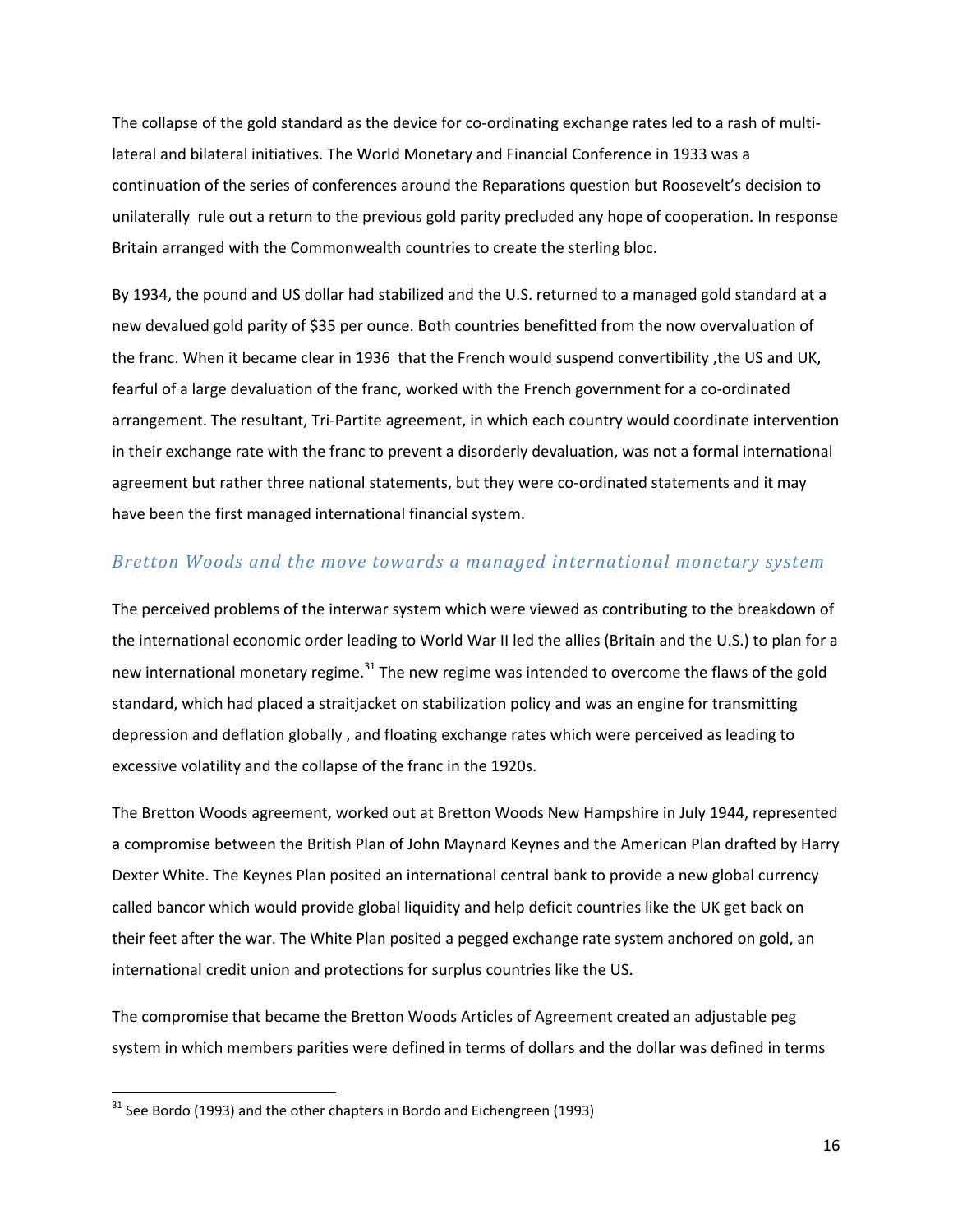of gold at \$35 per ounce. The dollar was perceived as the key international currency (with sterling having a secondary role). Each member could adjust its peg when faced with a fundamental disequilibrium (caused for example by a productivity shock). Members were encouraged to impose capital controls and to use domestic monetary and fiscal policy to maintain internal balance (full employment). The International Monetary Fund was established as an international credit union to which each member subscribed an initial quota in gold or dollars. It was to be used to provide temporary credit to members undergoing a current account deficit.

It took until the end of 1958 for the European countries (Japan in 1962) to declare current account convertibility to allow the Bretton Woods System (BWS) to fully function . The System functioned quite well until the mid 1960s, delivering an expansion of trade, rapid real growth and low inflation, but began to unravel after 1965.<sup>32</sup> Like the Gold Exchange standard in the 1920s it was plagued by three fatal flaws: a) the adjustment problem where the deficit countries( e.g. UK) bore the brunt of adjustment and in the face of nominal rigidities, faced falling real income and rising unemployment. Consequent expansionary stabilization policy would then lead to a currency crisis and a rescue by the IMF and G10; b) the liquidity problem in which ( like the 1920s) there was a perceived gold shortage made up by the use of the dollar as the principal source of global liquidity. The U.S. as the key international reserve provider would run persistent balance of payments deficits to provide the dollars to the more rapidly growing countries of continental Europe and Japan. c) As outstanding dollar holdings increased relative to the US monetary gold stock so did the likelihood of a run on the dollar creating a confidence problem as in the interwar. The resulting Triffin( 1960) dilemma meant that the U.S. had to either follow contractionary monetary policy leading to global deflation or else there needed to be created a new reserve asset. This dilemma dominated international discussion throughout the 1960s and in the end leading to the creation of the SDR( paper gold) in 1970.

Other stresses on the BWS system were: the decline in the role of sterling as an international reserve currency and the periodic sterling crises ( 1959, 1963, 1966, 1967) ended by ever more massive rescues until the final devaluation in 1967 and the ignominious exit of sterling ; the spoiler role played by France in a repeat of its behaviour in the 1920s. This time the French resented the hegemonic role of the U.S. in the IMS and from 1963 to 1968 (when France itself had a massive crisis) tried to undermine the dollar; The U.S. began following an inflationary policy in 1965 to finance the Vietnam War and the Great Society. This fostered global inflation and put increasing pressure on the surplus countries of Europe and

  $32$  For the evidence see Bordo (1993).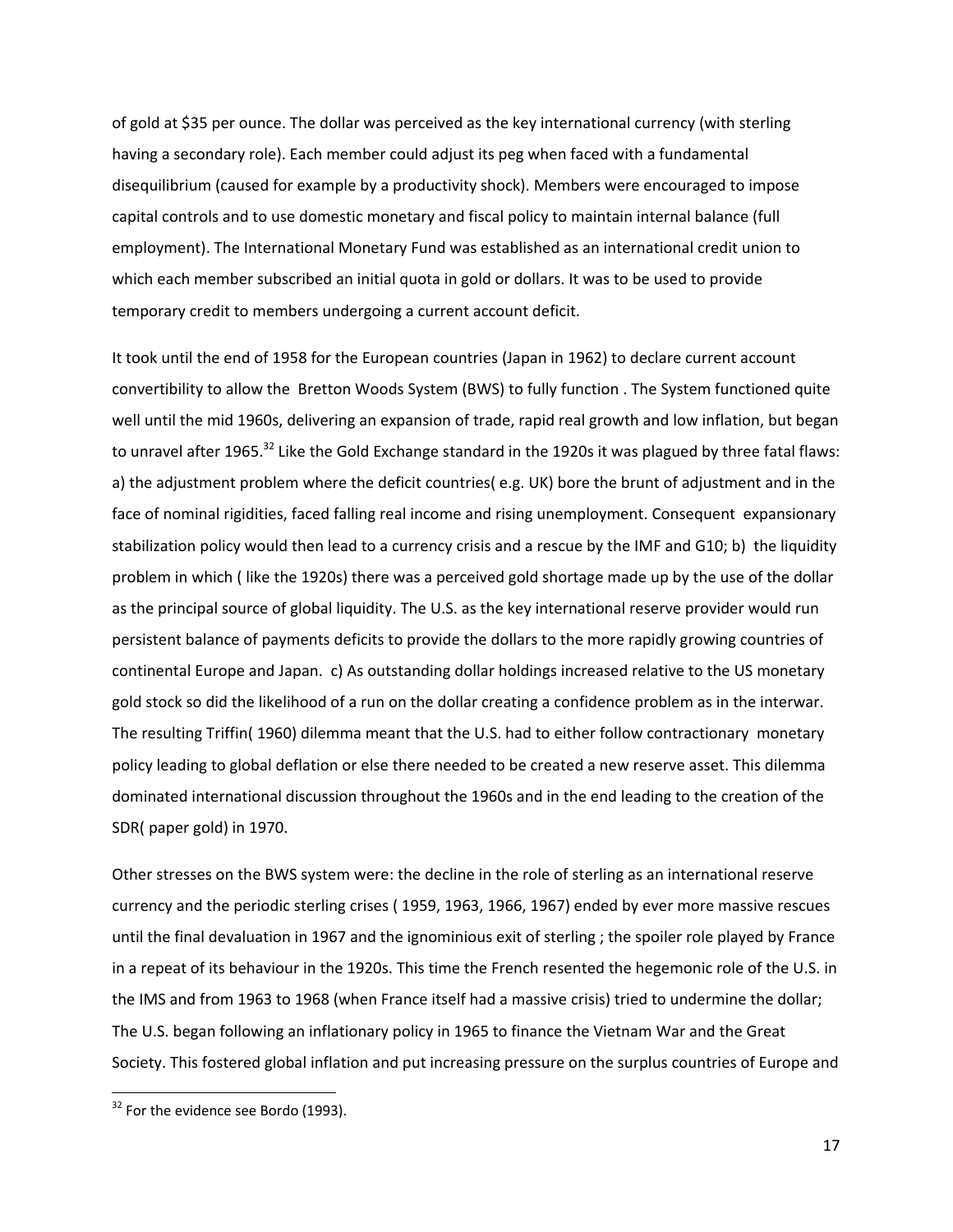Japan who joined the French in resisting the U.S. hegemony; the growth of the international financial markets which increasingly were able to overcome capital controls, raising the likelihood of currency crises.

The Bretton Woods system collapsed in a series of crises from 1968 to 1971. The U.S instituted a panoply of controls and techniques to stem the loss of gold beginning with the Gold Pool in 1961, the Interest Equalization Tax in 1963, the Federal Reserve Swap network, Roosa bonds and threats to withdraw U.S. troops from Germany, to no avail. In the face of rising inflation the British and French began converting their dollar holdings into gold in 1971 leading President Nixon to close the gold window on August 15.

In the next two years continuous high level negotiations between the Americans and the other advanced country players led to an attempt to restore the par value system with the Smithsonian agreement of December 1971 in which the U.S. devalued the dollar and Germany and Japan revalued their currencies. The reconstituted system only lasted a few months. A series of currency crises ended in the spring of 1973 with the major countries abandoning their Bretton Woods pegs and the world shifted permanently to a managed floating exchange rate regime under which the fundamentals of growth and inflation determined the equilibrium exchange rate and central banks intervened to smooth perceived volatility.

# *Sequel: From the Managed Float to the Euro.*

The major advanced countries learned to operate in the non system of floating exchange rates just as they had learned to operate under the classical gold standard. It took the Great Inflation of the 1970s to instil the lesson of the importance of adhering to stable and predictable monetary rules. The 1970s was characterized both by high and variable inflation and volatile exchange rate movements. There were on going attempts to coordinate monetary , fiscal and exchange rate policies at annual Summit meetings between the G7 and two major conferences ( the Plaza in 1986 and the Louvre in 1988) to try to reverse a strong and then a weak dollar. The evidence is mixed on whether these arrangements were successful( Funabashi 1990, Bordo, Humpage and Schwartz ( 2012).

One major attempt to construct a Bretton Woods like managed system was the development of the European Monetary Union. The idea for European integration emerged after World War II leading to the creation of the EEC in 1957. It was strongly believed that economic integration would permanently end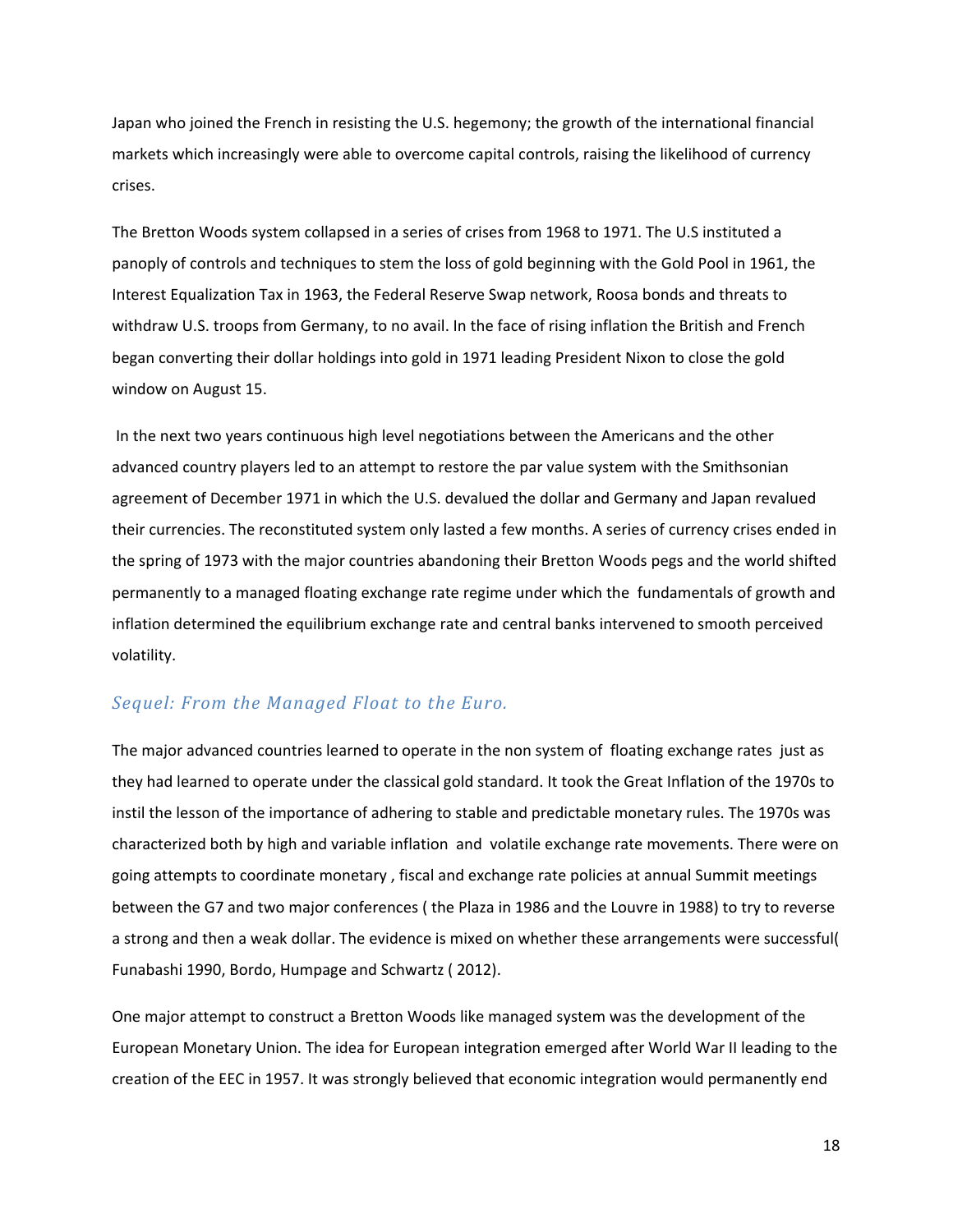the problem of European wars. One key component of the European Common Market was the Common Agricultural Policy ( CAP) which instituted a series of price controls, subsidies and transfers amongst the members of the EEC. The CAP instituted based on the Bretton Woods parities of the EEC member states was challenged by the move to floating. This problem plus a strong preference by France for fixed exchange rates led to several attempts by the Europeans to reconstitute a Bretton Woods like system( with widened bands and periodic realignments amongst the EEC members) in The Snake and the Tunnel System of the 1970s and the European Monetary System in the 1980s( James 2012) .

Neither of these systems avoided periodic crises as had occurred under Bretton Woods, reflecting a fundamental misalignment between the hard currency policies of Germany( also the Netherlands and Austria) and the softer policies followed by Belgium , Italy and France. The Maastricht Treaty of 1992 was designed to eliminate the currency crisis problem by instituting the permanently fixed exchange rates of a monetary union. Ignoring the lessons of history that successful monetary unions were closely linked to a fiscal union and a political union(Bordo and Jonung 2000, Bordo, Jonung and Markiewicsz 2011 Bordo and James 2009), the framers of Maastricht believed that the members would maintain fiscal discipline and that the monetary union would endogenously lead to greater real integration and convergence of productivity differentials.

The plan seemed to work in the environment of rapid global growth in the 2000s . Subsequently following the Financial Crisis of 2007‐2008 and the Great Recession, serious growth differentials and fiscal strains among the members have emerged. A series of sovereign debt crises and banking crises is leading to the realization that the lessons from the history of successful monetary unions may be correct after all and that a fiscal union with tight constraints on the members fiscal balance will be required to make the EMU project successful. To do this will require that the members of the euro zone give up considerable political sovereignty. The future will reveal if this will really happen.

# *Conclusion*

This paper has described the evolution of the International Monetary System from the" spontaneous order" driven specie standard of the early nineteenth century to the slightly more managed gold standard to the even more managed interwar gold exchange standard to the man‐made Bretton Woods system and its successors in Europe. Bretton Woods collapsed in the early 1970s and has been succeeded by the Managed Floating non system. Although there have been periodic attempts at policy coordination, the present float has evolved to look a lot like the gold standard. The key to the gold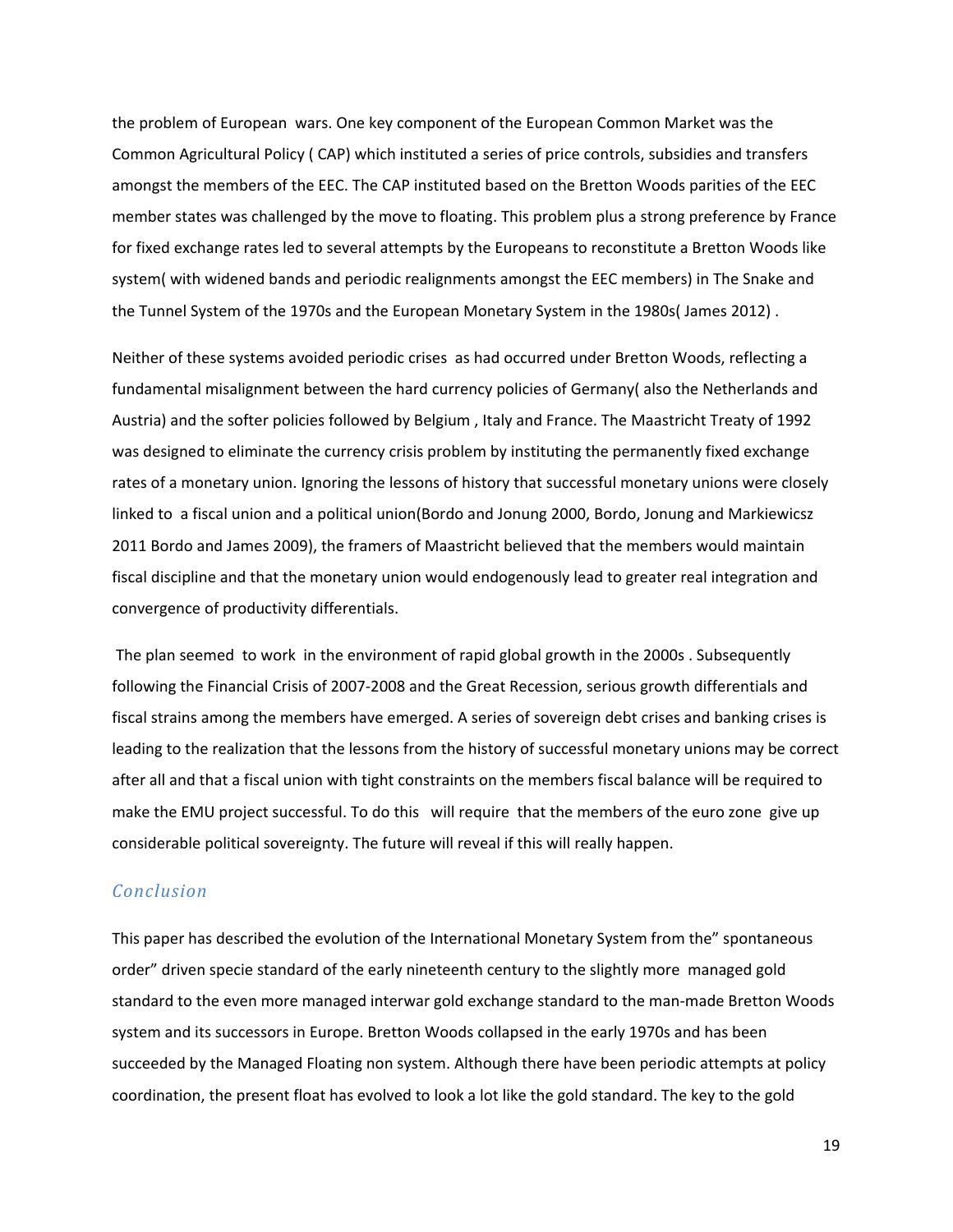standard's success was the credible adherence to the convertibility of national currencies to gold. The key to the success of managed floating is the credible adherence by central banks to a credible low inflation target or rule.

The European Monetary Union has several of the elements of the man-made Bretton Woods system: the failure of the adjustment mechanism between Germany and the peripheral countries ;the lack of liquidity in the periphery; and the threat to confidence in the euro from the high costs of Germany bailing out the defaulting periphery. Its current crisis has considerable resonance to earlier attempts to create an artificial international monetary system. It will be interesting to see how long the Eurozone system will survive.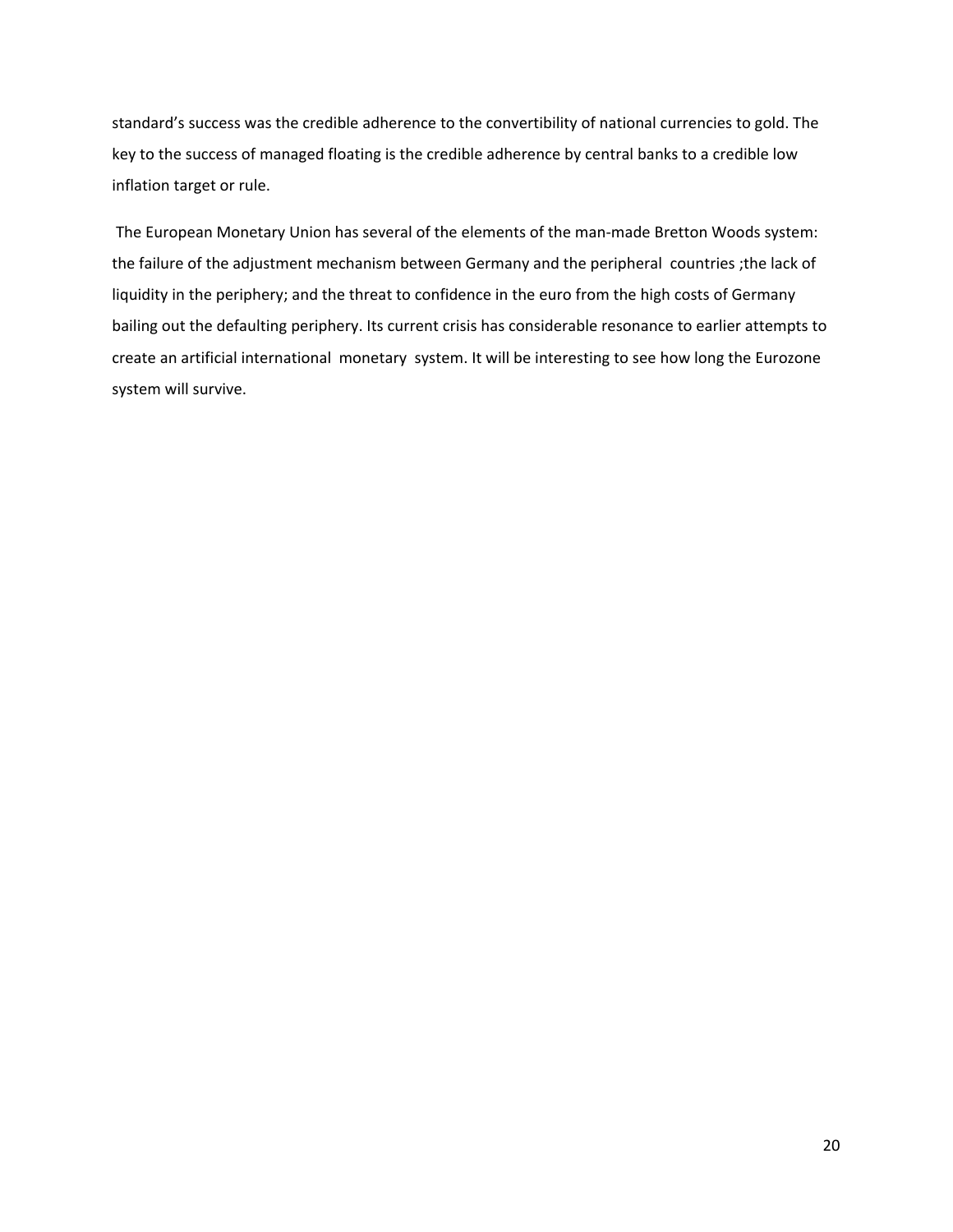# *Bibliography*

*Bernanke,B. ( 2000) Essays on the Great Depression. Princeton: Princeton University Press.*

Bignon, Vincent, Marc Flandreau, and Stefano Ugolini (2012), "Bagehot for Beginners: The Making of Lending of Last Resort Operations in the Mid‐19th Century", *Economic History Review*. 65(2): 580‐608.

Bordo, M. and F. Kydland (1995), " The Gold Standard as a Rule: An Essay in Exploration" *Explorations in Economic History* October.

Bordo, M. and E. White (1991) "A Tale of Two Currencies: British and French Finance During the Napoleonic Wars." *Journal of Economic History*, Vol. 51, No. 2, pp. 303‐316, (June 1991).

Bordo,M.( 1993) " The Bretton Woods International Monetary System: An Historical Overview" in M.Bordo and B. Eichengreen (eds) *A Retrospective on the Bretton Woods System*. Chicago: University of Chicago Press.

Bordo, M and B. Eichengreen ( eds) ( 1993). *A Retrospective on the Bretton Woods System*. Chicago: University of Chicago Press

Bordo, M. and A. Schwartz ( 1999) " Under What Circumstances, Past and Present, Have International Rescues of Countries in Financial Distress Been Successful?" *Journal of International Money and Finance*. Vol 18, No.4. August pp 683‐708.

Bordo,M. and L. Jonung ( 2000) Lessons for the EMU from the History of Monetary Unions. Institute of Economic Affairs. London

Bordo,M., L. Jonung and A. Markiewicsz ( 2011) " A Fiscal Union for the Euro: Some Lessons from History" NBER Working Paper 17380 September.

Eichengreen, B. (1984) "Central Bank Cooperation under the Interwar Gold Standard" *Explorations in Economic History* 21, 64‐87.

Eichengreen, B. (1992) *Golden Fetters: The gold standard the great depression, 1919‐1939*. Oxford.

Feavearyear, A.E. (1931) *The pound sterling*, Oxford.

Flandreau,M. ( 1987) Central Bank Cooperation in Historical Perspective: A Skeptical View" *Economic History Review*. Volume 50 Issue 4 November pp735‐763

Flandreau, M. (2004) *The Glitter of Gold* Oxford.

Flora, P with J. Alber, P. Eichenberg, J.K.F. Krausm, W. Pfenning, K. Seebohm, (1983) *State Economy and Society, 1815‐1975* Campus Verlag, Frankfurt.

Friedman,M. ( 1990) " The Crime of 1873" *Journal of Political Economy*. Vol 98. No.6 Dec. Pp 1159‐1194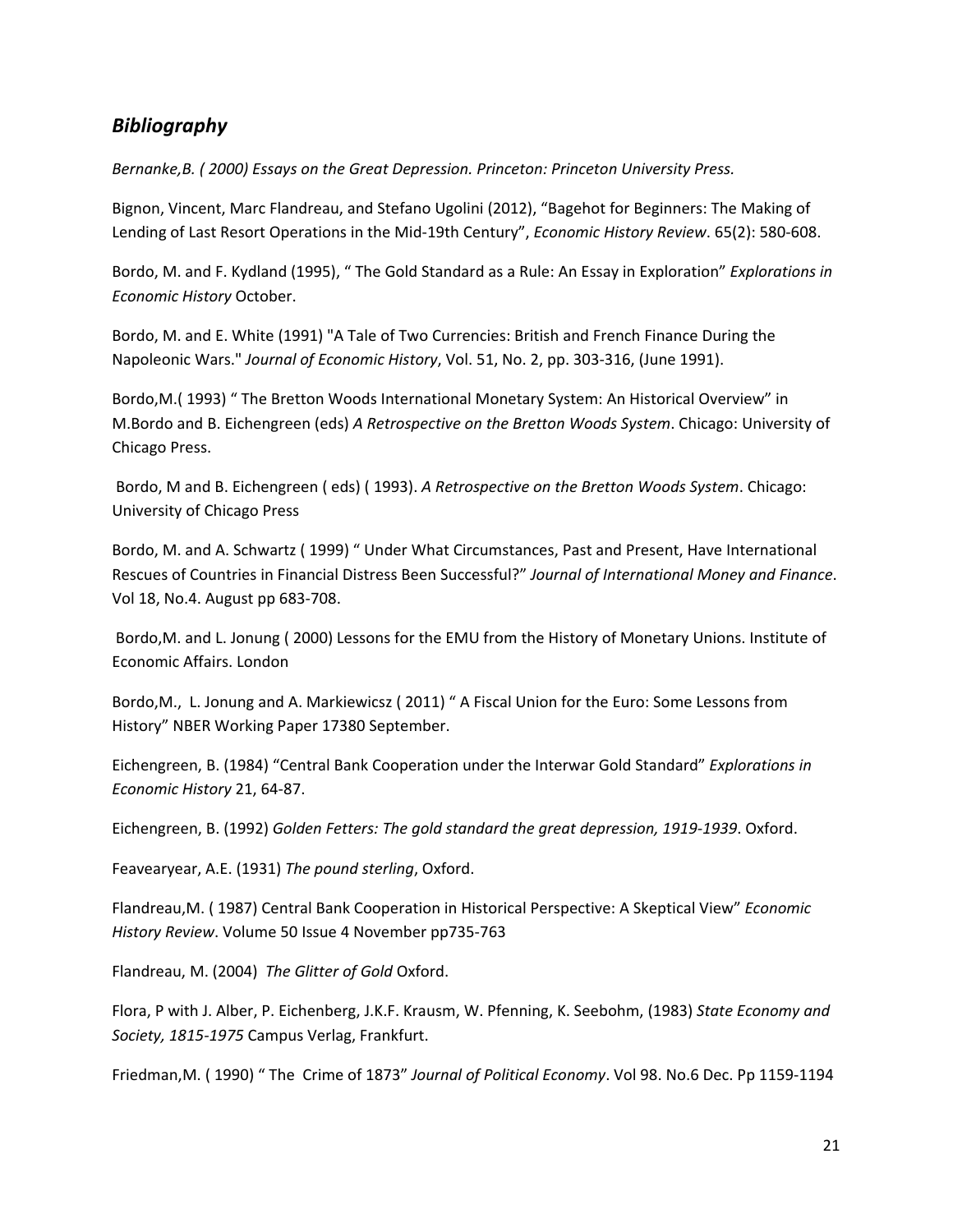Y. Funabashi ( 1992). *Managing the Dollar: From the Plaza to the Louvre*. Institute of International Economics. Washington. D.C.

Gallarotti,G. (1995) *The Anatomy of an International Monetary Regime*. Oxford University Press.

Goodhart, C. (1988) *Evolution of Central Banks* Cambridge, Mass.: MIT Press

Hautcoeur, Pierre‐Cyrille, Angelo Riva and Eugene N. White (2012) *"Bagehot on the Continent? How the Banque de France Managed the Crisis of 1889"* ms*.*

Holtfrerich, C-L (1989) "The monetary unification process in 19<sup>th</sup> century Germany" in M. de Cecco and A. Giovannini eds*. A European Central Bank? Perspectives on monetary unification after ten years of the EMS* Cambridge

James, H. (1997) "*Monetary and Fiscal Unification in 19th century Germany: What can Kohl learn from Bismarck?"* Essays in international finance, #202. Princeton.

James, H. ( 2012), *Making the European Monetary Union*. Harvard University Press

Keynes, J. (1930) *The Applied Theory of Money*. Republished: Macmillan, 1971.

Kindleberger, C. (1984) *A Financial History of Western Europe* London: George Allen & Irwin.

League of nations ( 1931). Second Interim Report of the Gold Delegation of the Financial Committee. Issue 4. Geneva.

Legler, J., R. Sylla and J. Wallis (1987) "Banks and State Public Finance in the New Republic, 1790‐1860," *Journal of Economic History* 47 (June 1987), 391‐403.

Mitchell, B. (1988) *British Historical Statistics* Cambridge: University Press.

Moggridge, D (1969) *Return to gold, 1925: the formulation of economic policy and its critics*. Cambridge: University Press.

Nurkse R. ( 1944) *International Currency Experience: Lessons of the inter‐war period*. League of Nations. Geneva

Redish (1993a) "Anchors Aweigh" *Canadian Journal of Economics*. Vol 26, No. 4. (Nov) pp 777‐795.

Redish (1993b) "The Latin Monetary Union" in M. Bordoa nd F. Capie eds., *Monetary regimes in transition* Cambridge: University Press.

Redish, A. (2000) *Bimetallism: An historical and economic analysis* New York: Cambridge University Press.

Reti, S. (1998) *Silver and Gold: The Political Economy of International Monetary Conferences, 1867‐1892* Westport: Greenwood Press.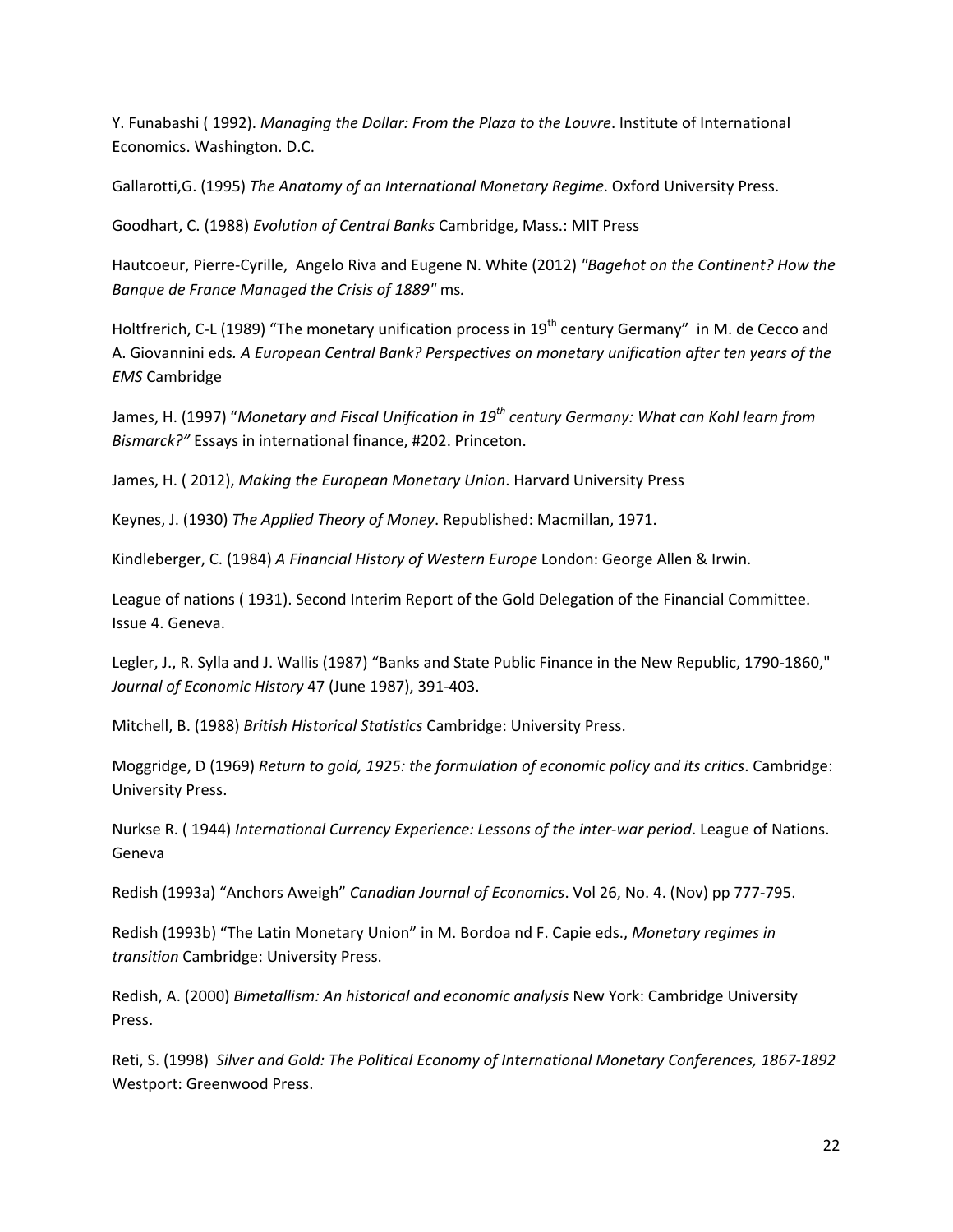Rockoff, H. and G. Walton (2010) *History of the American Economy* 11th edn. Gage: New York.

Russell, H.B. (1898) *International Monetary conferences, their purposes, character and results*. New York: Harper & bros.

Sargent, T. (1982) " The End of 4 big inflations" in R. Hall ed, *Inflation: Causes and Effects*, Cambridge, Mass.: NBER, pp 41‐98

Sargent, T. and F. Velde (2002) *The Big Problem of Small Change* Princeton: Princeton University Press.

Selgin, George. (2003) *"Gresham's Law". EH.Net Encyclopedia, edited by Robert Whaples. June 9, 2003. URL http://eh.net/encyclopedia/article/selgin.gresham.law*

Smith, V. (1936) *The Rationale of Central Banking* Reprinted 1990, Liberty Press.

Tilly, R. (1966) "Germany, 1815‐70" in R. Cameron ed., *Banking in the Early Stages of Industrialization*. Oxford: Oxford University Press, pp. 151‐182.

Triffin, R. (1960) *Gold and the Dollar* New Haven: Yale University Press.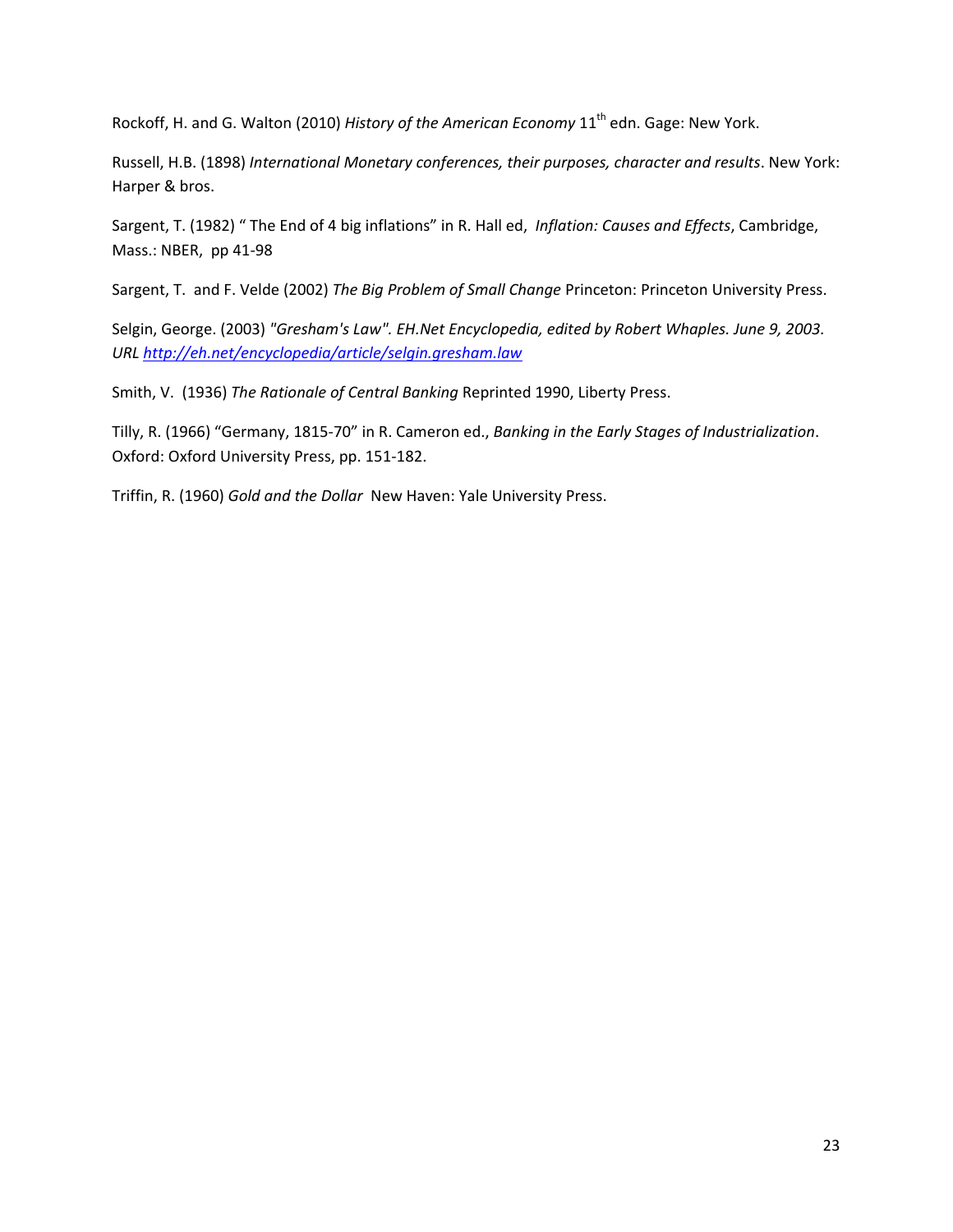



Source: Francois Velde.